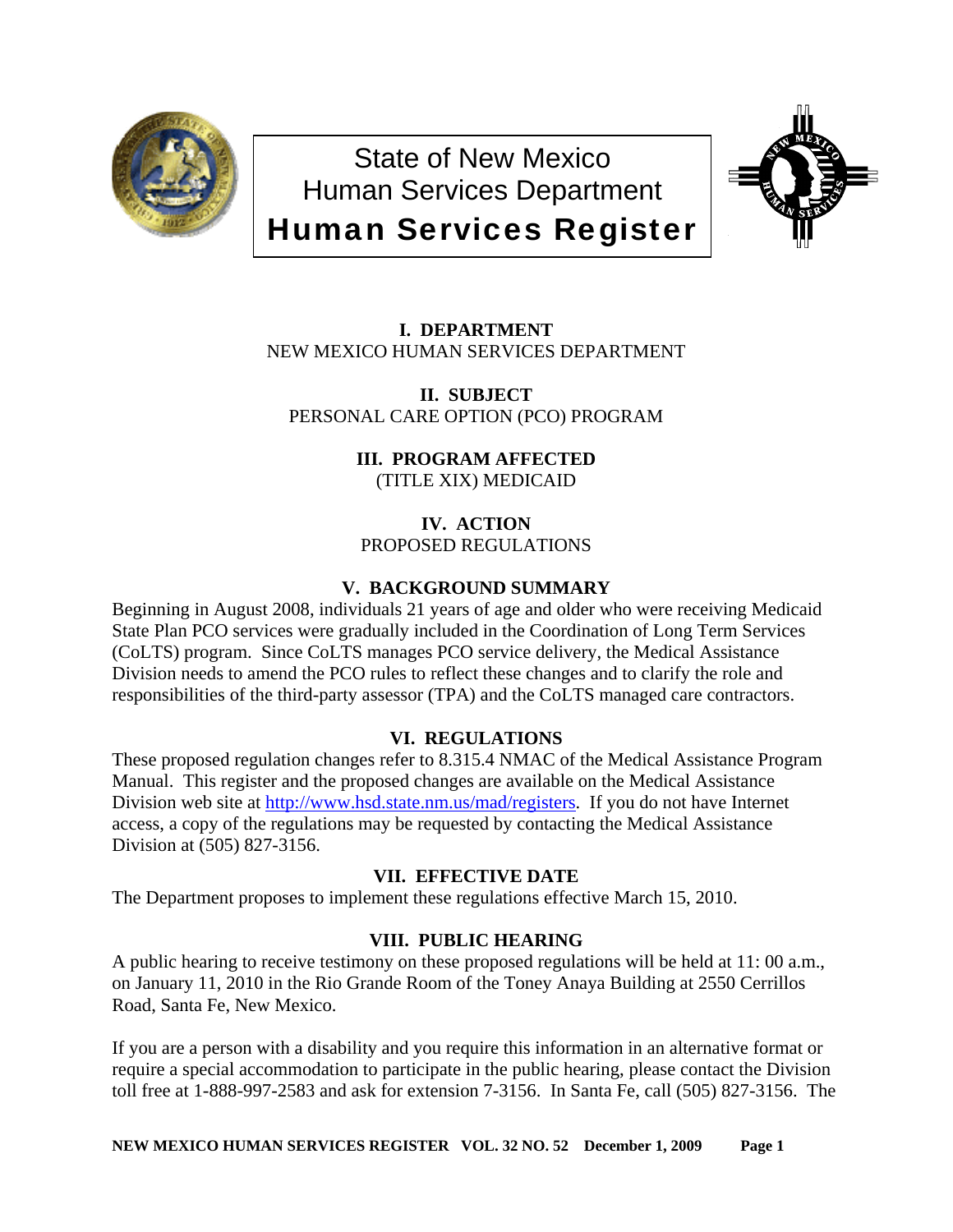Department's TDD system may be accessed toll free at 1-800-659-8331 or in Santa Fe by calling (505) 827-3184. The Department requests at least 10 days advance notice to provide requested alternative formats and special accommodations.

## **IX ADDRESS**

Interested persons may address written or recorded comments to:

Kathryn Falls, Secretary-Designate Human Services Department PO Box 2348 Santa Fe, New Mexico 87504-2348

These comments must be received no later than 5:00 p.m. on January 11, 2010. Written and recorded comments will be given the same consideration as oral comments made at the public hearing. Interested persons may also address comments via electronic mail to: [Magdalena.Romero@state.nm.us.](mailto:Magdalena.Romero@state.nm.us)

# **X PUBLICATIONS**

Publication of these regulations approved by:

KATHRYN FALLS, SECRETARY-DESIGNATE HUMAN SERVICES DEPARTMENT

\_\_\_\_\_\_\_\_\_\_\_\_\_\_\_\_\_\_\_\_\_\_\_\_\_\_\_\_\_\_\_\_\_\_\_\_\_\_\_\_\_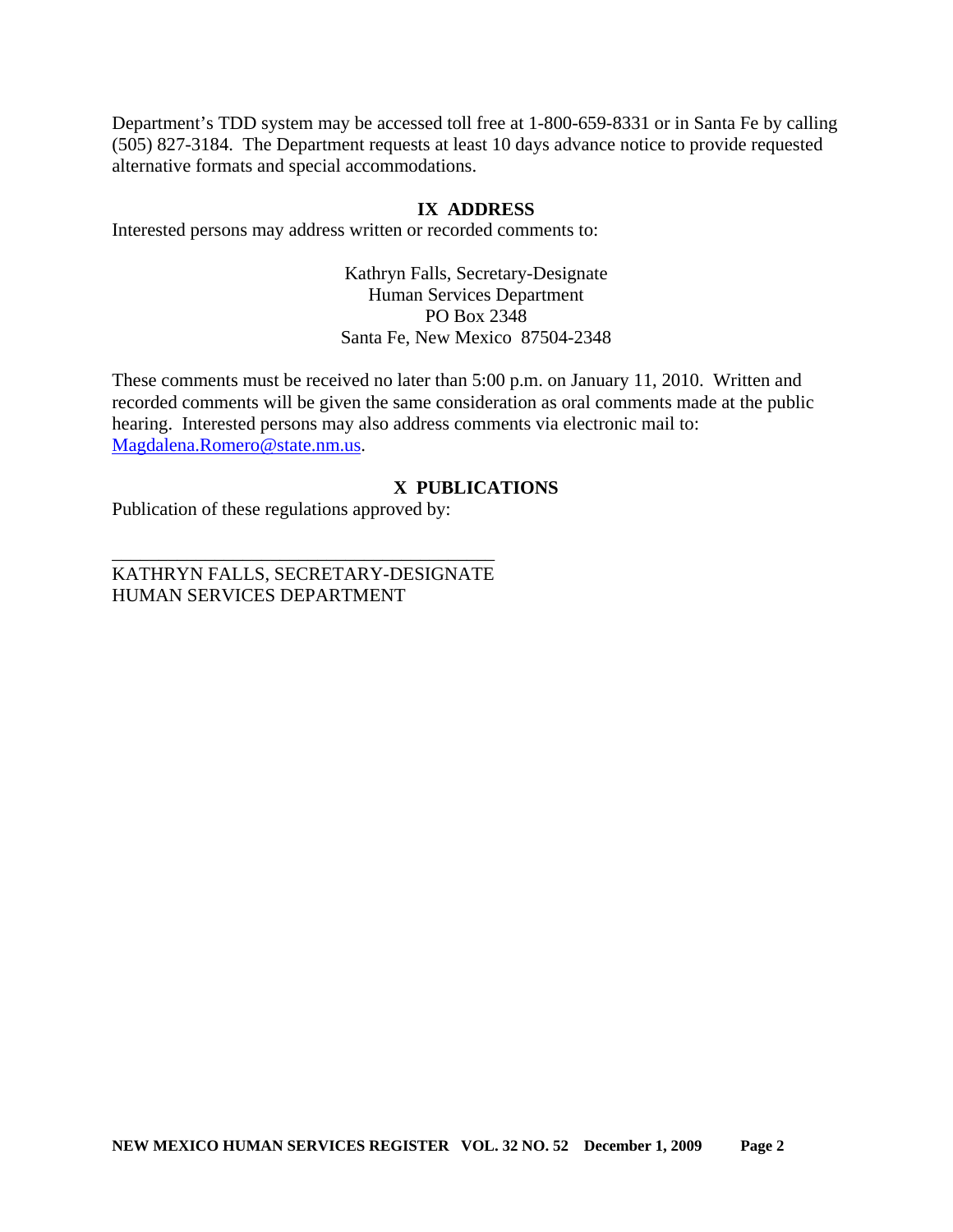### **TITLE 8 SOCIAL SERVICES CHAPTER 315 OTHER LONG TERM CARE SERVICES PART 4 PERSONAL CARE OPTION SERVICES**

**8.315.4.8 MISSION STATEMENT:** [The mission of the New Mexico medical assistance division (MAD) is to maximize the health status of medicaid eligible individuals by furnishing payment for quality health services at levels comparable to private health plans.] To reduce the impact of poverty on people living in New Mexico and to assure low income and disabled individuals in New Mexico equal participation in the life of their communities. [8.315.4.8 NMAC - Rp 8 NMAC 4.MAD.002, 7/1/04; A, 3/15/10]

**8.315.4.9 PERSONAL CARE OPTION SERVICES:** [Personal care option (PCO) is a program for qualified ] Personal care option (PCO) services have been established by the New Mexico human services department (HSD), medical assistance division (MAD) to assist individuals 21 years of age or older who are eligible for full medicaid coverage[ $_{7}$ ]. The PCO program is for qualified individuals who satisfy medicaid program requirements and meet the nursing facility [(high or low NF)] level of care criteria pursuant to Attachment II of 8.312.2-UR, *Long Term Care Services Utilization Review Instructions for Nursing Facilities*. These utilization review instructions can be obtained from the medical assistance division. These regulations describe program service options and corresponding eligible providers, eligible populations, covered PCO services, non-covered services, the assessment and utilization review process, transfer process, discharge process and provider reimbursement, when appropriate, state designee(s) or contractors. [It should be noted that] Personal care services for individuals under the age of 21 are reimbursed by the New Mexico medicaid program through the early periodic screening, diagnostic and treatment (EPSDT) services described in 8.323.2 NMAC, *EPSDT Personal Care Services*.

A. The [goal of the PCO program is] goals of the PCO services are to avoid institutionalization, maintain or increase the individual's functional level and maintain or increase the individual's independence. [The PCO program does not provide services 24 hours a day.] PCO services are allocated for a reasonable accommodation of tasks but do not provide round-the clock services. An individual who requires 24-hour care must be able to demonstrate that, in addition to the personal care attendant, other supports are in place to meet those additional needs of the individual not covered by the PCO services to ensure his/her safety. PCO services are not provided for short-term care, interim care or care for rehabilitative purposes. HSD/MAD and the aging and long term services department, elderly and disability services division (ALTSD/EDSD), reserve the right to exercise the authority to change and individual's election of service delivery (delegated or directed) or discontinue PCO services due to non-compliance with medicaid or program requirements.

 B. [An individual may be physically capable of performing ADLs or IADLs but may have limitations in performing these activities because of a cognitive impairment. PCO services may be required because a cognitive impairment prevents an individual from knowing when or how to carry out the task. In such cases, personal care may include cueing along with supervision to ensure that the individual performs the task properly.] PCO is a medicaid service, not a medicaid category, and services under this option are delivered pursuant to a [personal care service plan (PCSP)] individual plan of care (IPoC). PCO services include a range of services to consumers who are unable to perform some/all activities of daily living (ADLs) or independent activities of daily living (IADLs) because of a disability or a functional limitation(s) due to chronic, long-term conditions. PCO services permit an individual to live in his or her [home] residence rather than an institution and allow him or her to maintain or increase independence. [These services include, but are not limited to, bathing, dressing, grooming, eating, toileting, shopping, transporting, caring for assistance animals, cognitive assistance and communicating.] Consumers will be allocated time based on an evaluation of their functional needs. A consumer may find that to have complete coverage of his or her individual needs, he or she will have to assume responsibility for the difference in the time allocated in the IPoC and the amount of time requested.

[B.] C. An individual may be physically capable of performing ADLs or IADLs but may have limitations in performing these activities because of a cognitive impairment. PCO services may be required because a cognitive impairment prevents an individual from knowing when or how to carry out the task. In such cases, personal care may include cueing along with supervision to ensure that the individual performs the task properly.

[G.] D. Individuals eligible for PCO services will [have the option of choosing] indicate their preference of the consumer-directed personal care model or the consumer-delegated personal care model. The state agencies reserve the right to designate the consumer-delegated model if the consumer demonstrates that he/she is unwilling or lacks the ability or family/community support to follow the rules and regulations of the consumer-directed model. Under both models, the consumer may select a family member (except a spouse), friend, neighbor or other individual as [their] the attendant. The consumer-directed model allows the consumer to act as the employer, and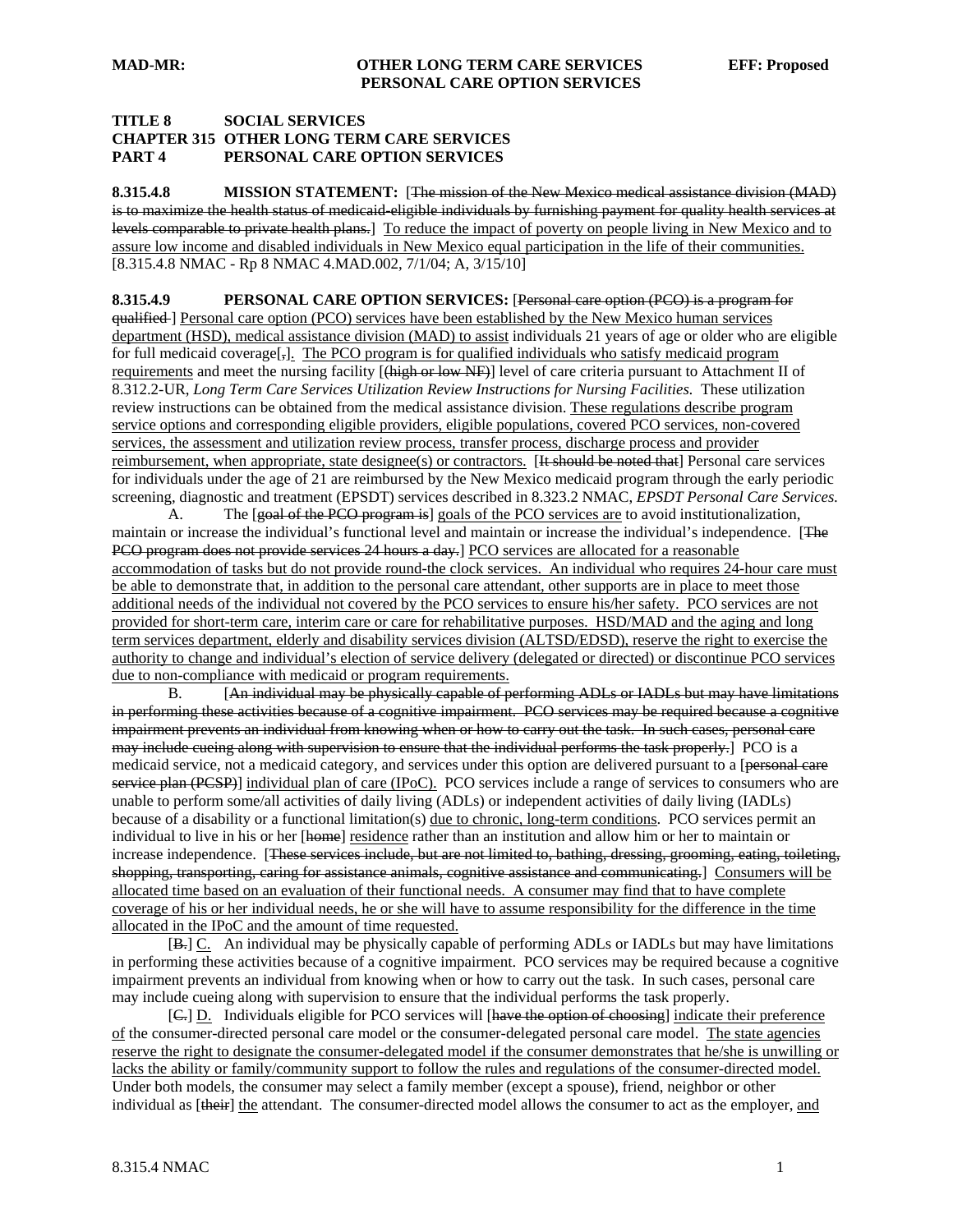oversee his/her own service care delivery, and [is required] requires the consumer to work with a fiscal intermediary agency to process all financial paperwork to medicaid or its designee CoLTS MCO. Under the consumer-delegated model, the consumer chooses the agency to perform all employer-related tasks and the agency is responsible for ensuring all service delivery to the consumer. Consumers transferring between service models can switch models one time within a plan year but will also be allowed a transfer back to the original model with that same plan year.

 [D.] E. The third-party assessor or MAD's designee is responsible for explaining both models to each individual initially and annually thereafter, assessing each individual applying for PCO services, making a medical level of care determination and allocating PCO services based on that individual's needs. Medicaid-eligible individuals or their personal representatives (as defined in 8.300.2.7 NMAC) may contact their [SALUD! managed care organization (MCO) or MAD's designated] third-party assessor to apply for personal care option services. [8.315.4.9 NMAC - Rp 8 NMAC 4.MAD.738, 7/1/04; A, 8/13/04; A, 3/15/10]

## **8.315.4.10 CONSUMER-DIRECTED PERSONAL CARE:** HSD has established consumer-directed

personal care for PCO services to allow consumers the option of directing their own care. The consumer or the consumer's personal representative retains responsibility for performing certain employer-related tasks. This section defines the consumer or personal representative, the consumer directed personal care agency, eligible consumer directed agencies, and consumer-directed personal care attendant responsibilities and requirements. A consumer who does not follow the medicaid or PCO rules and regulations, or who demonstrates that he or she is unwilling or lacks the ability or family/community support to follow the rules and regulations, may be referred to training on how to direct his or her own care by the program, may be transferred to the delegated model for the delivery of PCO services, or may have PCO services discontinued.

A. **The consumer's or personal representative's responsibilities** include:

 (1) interviewing, hiring, training, terminating, and scheduling personal care attendants. This includes, but is not limited to:

(a) verifying that the attendant possesses a current/valid  $New$  Mexicol driver's license if there are any driving-related activities listed on the [personal care service plan (PCSP)] IPoC; a copy of the current driver's license must be maintained in the attendant's personnel file at all times;

 (b) verifying that the attendant has proof of current liability automobile insurance if the consumer is to be transported in the attendant's vehicle at any time; a copy of the current proof of insurance must be maintained in the attendant's personal file at all times; and

 (c) identifying training needs [for the attendants]; this includes training his or her own attendant(s) or arranging for training for the attendant(s).

 (2) developing a list of attendants who can be contacted when an unforeseen event occurs that prevents the consumer's regularly scheduled attendant from providing services; making arrangements with attendants to ensure coverage and notifying the agency when arrangements are changed;

 (3) verifying that services have been rendered by completing, signing and submitting documentation the agency for payroll; a consumer or his/her personal representative is responsible for ensuring the submission of accurate timesheets/logs; payment shall not be issued without appropriate documentation; when applicable, a consumer will immediately notify the agency that he or she has lost his or her financial eligibility and because of this the consumer is not eligible to receive PCO services; a consumer who has lost his or her financial eligibility is not authorized to approve employment of his or her attendant(s) or receive services under the program; an ineligible consumer shall not approve a timesheet for the attendant to be turned in to the agency; a consumer who receives services during the time he/she is not financially eligible for medicaid is personally responsible for the payment of those services and could be charged with medicaid fraud; agencies are not authorized to bill medicaid for services the consumer was not eligible to receive, and therefore, should not request it; and the TPA/MCO is not directed pay claims for ineligible members.

(4) notifying the agency, within one  $[\frac{1}{2}]$  working day, of the date of hire  $[\frac{1}{2}]$  or the date of termination of his/her attendant and ensure that all relevant employment paperwork and other applicable paperwork have been completed and submitted; this may include, but is not limited to: employment application, verification of employee abuse registry check, criminal history screening, doctor's release to work (when applicable), photo identification, proof of eligibility to work in the United States (when applicable), copy of driver's license, and proof of insurance;

 (5) notifying and submitting a report of an incident to the agency, within 24 hours, so that the agency can submit an incident report [to MAD or its designee] as directed in the standards manual on behalf of the consumer; the consumer or his/her personal representative is responsible for completing the incident report;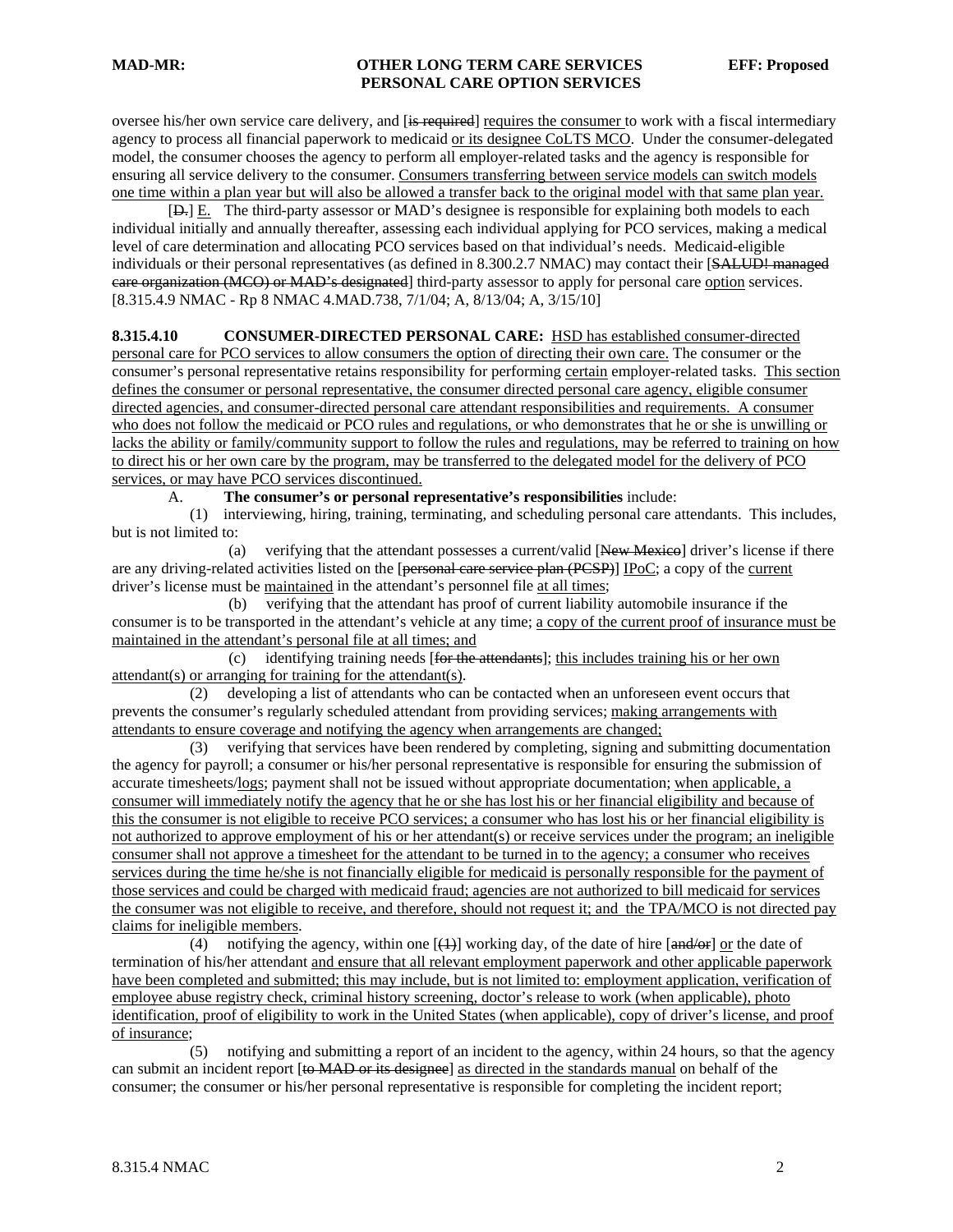(6) ensuring that the elected individual for hire has submitted to a request for a nationwide criminal history screening, pursuant to 7.1.9 NMAC and in accord with NMSA 1978, Section 29-17-1 of the Caregivers Criminal History Screening Act, within [30] 20 calendar days of the individual beginning employment; the consumer must work with the elected agency to complete all paperwork required for submitting the nationwide criminal history screening; the consumer may conditionally (temporarily) employ the individual contingent upon the receipt of written notice of the nationwide criminal history screening; a consumer may not continue employing an attendant who does not successfully pass a nationwide criminal history screening; [and]

 (7) obtaining from the attendant a signed agreement, in which the attendant agrees that he or she will not provide PCO services while under the influence of drugs [and/or] or alcohol and therefore acknowledges that if he or she is under the influence of drugs [and/or] or alcohol while providing PCO services he or she will be immediately terminated; the consumer or his personal representative shall not employ an attendant who has previously been terminated from employment for use of drugs [and/or] or alcohol while providing PCO services;

 (8) [ensuring that if the attendant is the consumer's legal guardian or attorney-in-fact and is the elected individual for hire, prior approval has been obtained from MAD or its designee;] electing an alternate personal representative (other than the legal guardian or attorney-in-fact) to verify services were delivered by the attendant and to sign and approve the time sheet/log if the consumer's legal guardian or attorney-in-fact is the attendant; any PCO services provided by the consumer's legal guardian or attorney-in-fact *MUST* be [justified, in writing, by the PCO agency and consumer and submitted for approval to MAD or its designee prior to employment; the justification must demonstrate and prove the lack of other qualified attendants in the applicable area; documentation of approval by MAD or its designee must be maintained in the consumer's file; the consumer is responsible for immediately informing the agency if the consumer has appointed or elects a legal guardian or attorney in fact any time during the plan year] verified and the time sheet/log signed by the alternate personal representative;

 (9) taking the medical assessment form (MAD 075) or successor document once a year to his or her doctor and submitting it to the TPA or alternative medicaid designee for review; this must be done 60 days prior to his or her level of care (LOC) expiring to ensure that there will be no break in services; a consumer who does not submit a timely MAD 075 will experience a break in service; in addition, the consumer must allow the alternative medicaid designee to complete assessment, visits, and other contacts necessary to avoid a break in service.

 (10) reporting to the PCO agency/fiscal intermediary if her or she is hospitalized, incarcerated, or entering into an institutional setting; services cannot be provided to the consumer during hospitalization/incarceration/institutionalization; a consumer cannot authorize employment of his or her attendant(s), receive services under the program, or allow the attendant to turn in a timesheet to the PCO agent/fiscal intermediary during hospitalization/incarceration/institutionalization; a consumer who receives services or signs timesheets/logs during the time he/she is hospitalized/incarcerated/institutionalized will be personally responsible for the payment of those services and could be charged with medicaid fraud; consumers should know that PCO agencies/fiscal intermediaries are not authorized to bill medicaid or its designee, for services the consumer was not eligible to receive; and

 (11) complying with all medicaid program requirements; failure to comply with requirements could result in a change from the consumer-directed model to the consumer-delegated model or discontinuation of PCO services.

B. **The consumer-directed personal care agency's responsibilities include:**

 (1) [furnishing] acting as co-employer with the consumer to furnish fiscal intermediary services to medicaid consumers that comply with all specified medicaid participation requirements outlined in 8.302.1 NMAC, *General Provider Policies*;

 (2) verifying every month that all consumers are eligible for full medicaid coverage prior to furnishing services pursuant to Subsection A of 8.302.1.11 NMAC, [*General Provider Policies] provider responsibilities and requirements;* PCO agencies must document the date and method of eligibility verification; possession of a medicaid card does not guarantee a consumer's financial eligibility because the card itself does not include financial eligibility, dates or other limitations on the consumer's financial eligibility; PCO agencies [that provide PCO services to] must notify consumers who are not financially eligible and inform the consumer that he or she cannot authorize employment for his or her attendant(s) until financial eligibility is resumed; PCO agencies cannot bill medicaid [or the consumer ] or its designee for PCO services rendered to the consumer if he or she is not financially eligible;

 (3) maintaining appropriate recordkeeping of services provided and fiscal accountability as required by the provider participation application (PPA), also known as the MAD 335;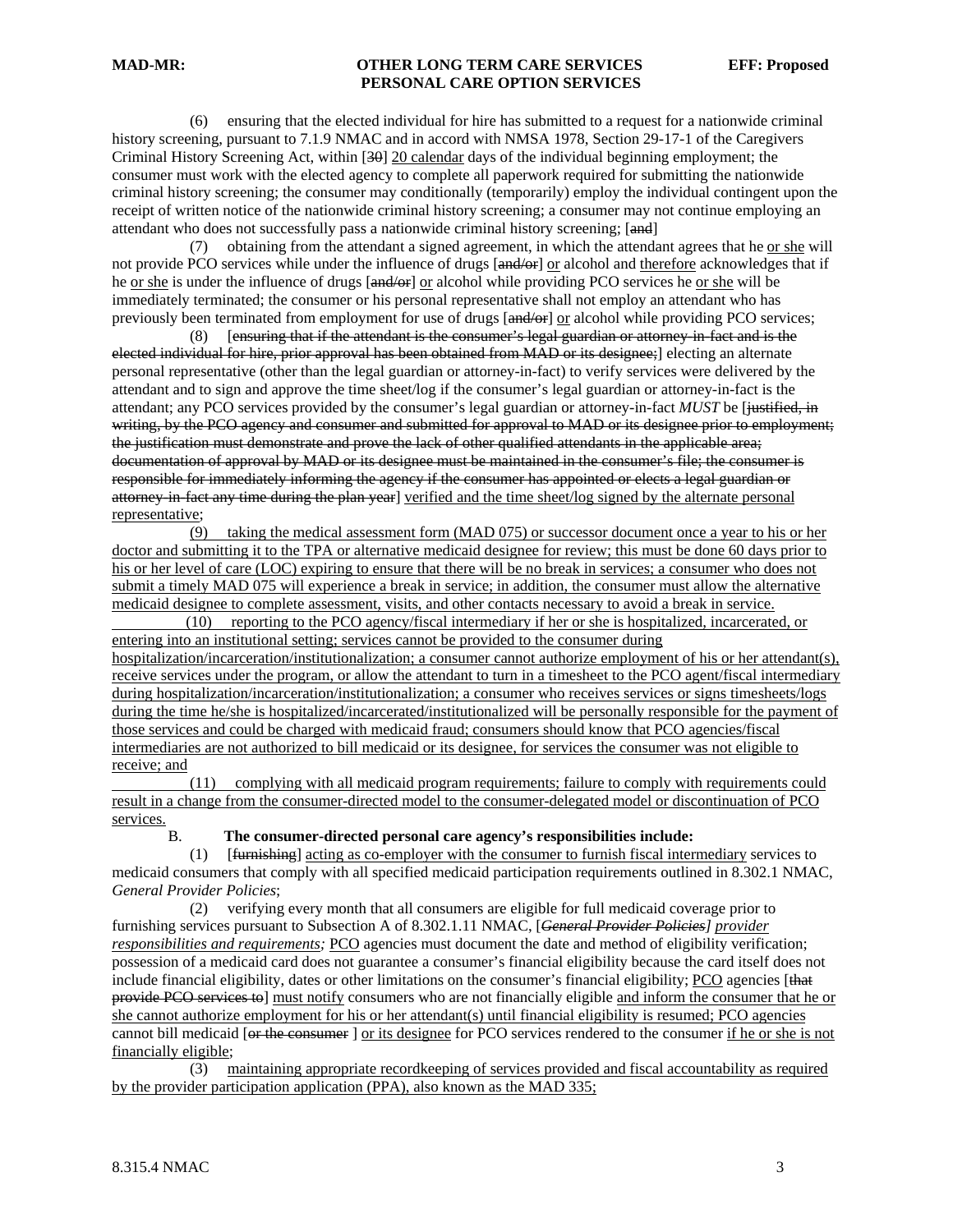[(3)] (4) maintaining records, as required by the provider participation agreement (PPA), also known as the MAD 335 and as outlined in 8.302.1 NMAC, *General Provider Policies*, that are sufficient to fully disclose the extent and nature of the services furnished to the consumers[. as outlined in 8.302.1 NMAC, *General Provider Policies*]; timesheets are required and must include the attendant's time of arrival to and departure from the consumer's residence and must contain a narrative description of services provided on a daily basis; the agency may elect to maintain this narrative on a separate log in the consumer's residence; if a log is maintained, the log must be paired with the weekly timesheet and copies of both the timesheet and the log must be kept in the consumer's file; a check off list is considered sufficient documentation of service delivery; the attendant, consumer or personal representative, and a PCO agency representative must sign each timesheet/log verifying delivery of services; timesheets/logs without all required signatures will not be reimbursed by medicaid or its designee; attendants who are the consumer's legal guardian or attorney-in-fact are required to sign his/her timesheet/log but are not authorized to approve his or her own timesheet/log; attendants that meet this definition must sign his/her timesheet/logs signed and approved by the consumer's alternate personal representative to verify delivery of services; the attendant (legal guardian or attorney-in-fact), the alternate personal representative and a PCO agency representative must sign each timesheet/log to verify delivery of services; timesheets/logs without all required signatures will not be reimbursed by medicaid or its designee;

 [(4)] (5) passing random and targeted audits, conducted by the department or its audit agent, that ensure agencies are billing appropriately for services rendered; the department or its designee will seek recoupment of funds from agencies when audits show inappropriate billing or inappropriate documentation for services;

 $[5]$  (6) providing either the consumer-directed or the consumer-delegated models, or both models;

 $[66]$  (7) furnishing their consumers, upon request, with information regarding each model; if the consumer chooses a model that an agency does not offer, the agency must refer the consumer to an agency that offers that model; the third-party assessor, or alternative medicaid designee, is responsible for explaining each model in detail to consumers on an annual basis;

 [(7) maintaining appropriate record keeping of services provided and fiscal accountability as required by the MAD 335;]

 (8) ensuring that each consumer [served] receiving PCO services has a current, approved [PCSP] IPoC on file;

 (9) performing the necessary nationwide criminal history screening, pursuant to 7.1.9 NMAC and in accord with NMSA 1978, Section 29-17-1 of the Caregivers Criminal History Screening Act, on all potential personal care attendants; nationwide criminal history screenings must be performed by an agency certified to conduct such checks; the agency must work with the consumer to ensure the paperwork is submitted within the first [30] 20 calendar days of hire; consumers under the consumer-directed model may conditionally (temporarily) employ an attendant until such check has been returned from the certified agency; if the attendant does not successfully pass the nationwide criminal history screening, the consumer may not continue to employ the attendant;

 (10) obtaining from the consumer or his or her personal representative a signed agreement with the attendant in which the attendant agrees that he or she will not provide PCO services while under the influence of drugs [and/or] or alcohol and acknowledges that if he is under the influence of drugs [and/or] or alcohol while providing PCO services he will be immediately terminated; the agency must maintain a copy of the signed agreement in the attendant's personnel file, for the consumer.

 (11) obtaining a signed agreement from each consumer accepting responsibility for all aspects of care and training not included under the consumer-directed option; mandatory training in CPR and first aid for all attendants, competency testing, TB testing, hepatitis B immunizations and supervisory visits are not included in the consumer-directed option; a copy of the signed agreement must be maintained in the consumer's file;

 (12) verifying that if the consumer has elected the consumer's legal guardian or attorney-in-fact as [his/her] the attendant, [the agency and] the consumer has obtained an alternate personal representative to verify delivery of services and to sign and approve the attendant's timesheet/log and identify qualified alternate parties in consumer file in advance [prior approval from MAD or its designee]; any personal care services provided by the consumer's legal guardian or attorney-in-fact *MUST* be [justified, in writing, by the agency and consumer and submitted for approval to MAD or its designee prior to employment; the justification must demonstrate and prove the lack of other qualified attendants in the applicable area; documentation of approval by MAD or its designee must be maintained in the consumer's file; the agency must inform the consumer that if the consumer is appointed or elects a legal guardian or attorney in-fact any time during the plan year, the consumer must notify the agency immediately and the agency must ensure appropriate documentation is maintained in the consumer's file] verified by the alternate personal representative; documentation must be maintained in the consumer's file regarding the identity of the alternate personal representative;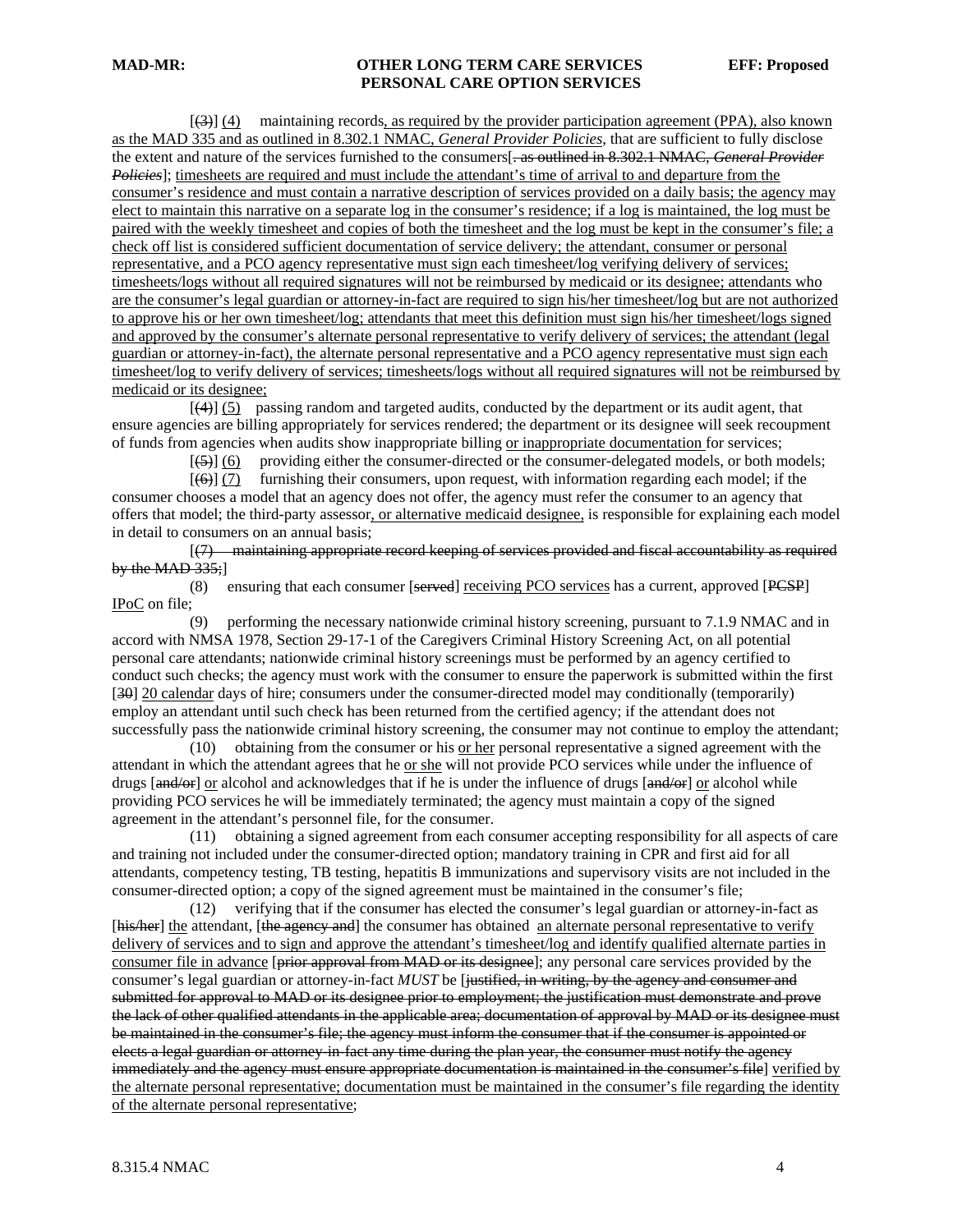(13) producing reports or documentation as required by the department or its designee;

 (14) verifying that consumers will not be receiving services through the following programs while they are receiving PCO services: a medicaid home and community-based waiver (HCBW) except for CoLTS "c" waiver services, medicaid certified nursing facility (NF), intermediate care facility/mentally retarded (ICF/MR), program of all-inclusive care for the elderly (PACE), [CYFD] or aging and long term services department (ALTSD) adult protective services (APD) attendant care program[, or medicaid hospice]; an individual residing in a NF or ICF/MR or receiving community-based services is eligible to apply for PCO services; all individuals must meet the financial/medical eligibility requirements under the PCO program to receive PCO services; the third-party assessor, [MAD] medicaid, or its designee must conduct an assessment or evaluation to determine if the transfer is appropriate and if the PCO program would be able to meet the needs of that individual;

 (15) processing all claims for PCO services; payment shall not be issued without appropriate documentation;

(16) making a referral to an appropriate social service or legal  $[$ agency for assistance, if the agency questions whether the consumer is able to direct his/her own care or is non-compliant with rules and regulations;

 (17) establishing and explaining to the consumer the necessary payroll documentation needed for reimbursement of PCO services, such as time sheets/logs and tax forms;

 (18) performing payroll activities for the attendants, such as, but not limited to, income tax and social security withholdings;

(19) informing the consumer and his/her attendant on the responsibilities of the agency;

(20) arranging for state of New Mexico workers' compensation insurance for all attendants;

 (21) informing the consumer of available resources for necessary training, if requested by the consumer, in the following areas:

 (a) hiring, recruiting, training, and supervision of attendants, including advertising and interviewing techniques; and

(b) evaluating methods of attendant competence and effectiveness.

 (22) [submitting written incident reports to MAD or its designee, on behalf of the consumer, by fax, within 24 hours of the incident being reported to the agency; the agency must provide the consumer with an appropriate form for completion; reportable incidents may include, but are not limited to mimediately reporting abuse, neglect or exploitation pursuant to NMSA 1978, Section 27-7-30 and in accord with the Adult Protective Services Act. Abuse, neglect and exploitation are defined below:

[(a) abuse, neglect and exploitation]:

 $\overline{f(i)}$  (a) Abuse is defined as the willful infliction of injury, unreasonable confinement, intimidation, or punishment with resulting physical harm, pain or mental anguish to a consumer.

 $[\overrightarrow{iii}]$  (b) Neglect is defined as the failure to provide goods and services necessary to avoid physical harm, mental anguish, or mental illness to a consumer.

 $[\overline{\text{(iii)}}]$  (c) Exploitation is defined as the deliberate misplacement or wrongful, temporary or permanent use of a consumer's belongings or money without the voluntary and informed consent of the consumer.

 (23) submitting written incident reports to medicaid or its designee, on behalf of the consumer, within 24 hours of the incident being reported to the PCO agency; the PCO agency must provide the consumer with an appropriate form for completion; reportable incidents may include, but are not limited to:

 $[\left(\mathbf{b}\right)]$  (a) death:

 (i) Unexpected death is defined as any death of an individual caused by an accident, or an unknown or unanticipated cause.

 (ii) Natural/expected death is defined as any death of an individual caused by a long-term illness, a diagnosed chronic medical condition, or other natural/expected conditions resulting in death.

 $[\text{e}]$  (b) other reportable incidents:

 (i) Environmental hazard is defined as an unsafe condition that creates an immediate threat to life or health of a consumer.

 (ii) Law enforcement intervention is defined as the arrest or detention of a person by a law enforcement agency, involvement of law enforcement in an incident or event, or placement of a person in a correctional facility.

 (iii) Emergency services refers to admission to a hospital or psychiatric facility or the provision of emergency services that results in medical care that is not anticipated for this consumer and that would not routinely be provided by a primary care provider.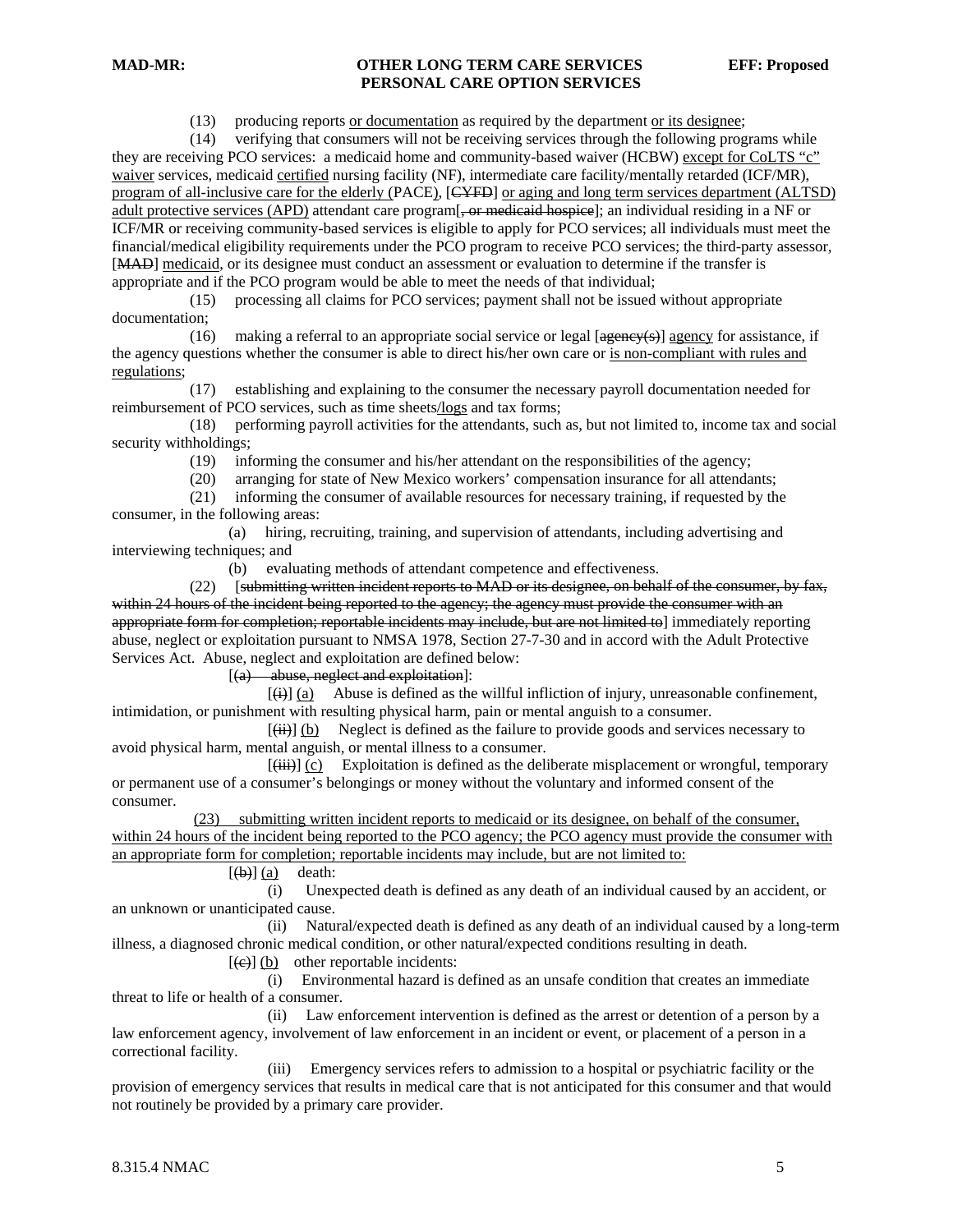[(23) obtaining from the consumer a signed contract with the attendant in which the attendant acknowledges that if he is under the influence of drugs and/or alcohol while providing PCO service, it will be grounds for immediate termination;]

 (24) maintaining a consumer file and an attendant personnel file for the consumer for a minimum of six years; and

 (25) informing the consumer, within the 90-day time period prior to the IPoC expiring, a minmum of three times, that his/her annual review is due and he/she must submit medical documentation, including the medical assessment form (MAD 075), to the TPA for level-of-care determination and to ensure that a break in services does not occur; documentation must be in the consumer's file demonstrating the consumer was informed.

 C. **Eligible consumer-directed agencies:** Personal care agencies must be certified by [MAD] medicaid or its designee. [(A detailed guideline for all of the requirements can be obtained through MAD's fiscal agent.) An agency listing, by county, is maintained by medicaid or its designee. All certified PCO agencies are required to select a county in which to establish and maintain an official office for conduct of business with published phone number and hours of operation; the PCO agency must provide services in all areas of the county in which the main office is located. The PCO agency may elect to serve any county within 100 miles of the main office. The PCO agency may elect to establish branch office(s) within 100 miles of the main office. The PCO agency must provide PCO services to all areas of any county(ies) selected to provide services. To be certified by [MAD] medicaid or its designee, agencies must meet the following conditions and submit a packet [(contents 1-5 described below)] (contents 1-6 described below) for approval to [MAD's] medicaid's fiscal agent or its designee containing the following:

(1) a completed medicaid provider participation application (MAD 335);

 (2) copies of successfully passed nationwide caregivers criminal history screenings on employees who meet the definition of "caregiver" and "care provider" pursuant to 7.1.9 NMAC and in accord with NMSA 1978, Section 29-17-1 of the Caregivers Criminal History Screening Act;

 (3) a copy of a current/valid business license or evidence of non-profit status; after certification, a copy of the business license/evidence of non-profit status must be kept current and submitted annually;

 (4) proof of liability and workers' compensation insurance; after certification, proof of liability and workers' compensation insurance must be submitted annually;

- (5) a copy of written policies and procedures that address:
	- (a) [MAD's] medicaid's personal care option provider policies;
	- (b) personnel policies; and
	- (c) office requirements that include but are not limited to:

 (i) [Agencies must establish and maintain an official office for the conduct of business with posted hours of operation and a published phone number. Branch offices must be within a one hundred (100) mile radius of the agency's main office's physical location. In order to ensure the health and safety of consumer, the main agency can service up to a one hundred (100) mile radius of the agency's physical location. The satellite office can also service up to one hundred (100) mile radius of its actual physical location]. contact information, mailing address, physical location if different from mailing address, and hours of operation for the main office and branch offices if any; selected counties for the area(s) of service;

requirements.

(ii) [Agencies offices must meet] meeting all Americans with Disabilities Act (ADA)

 (iii) If PCO agencies have branch offices, the branch office must have a qualified on-site administrator to handle day-to-day operations who receives direction and supervision from the main/central office. (d) quality improvement program to ensure adequate and effective operation, including

documentation of quarterly activity that address, but are not limited to:

- (i) service delivery;
- (ii) operational activities;
- (iii) quality improvement action plan; and
- (iv) documentation of activities.

 (6) a copy of a current and valid home health license, issued by the department of health, division of [health improvement, licensing and certification (pursuant to 7.28.2 NMAC) may be submitted in lieu of requirements (3) and (5) above. After certification, a copy of a current and valid home health license must be submitted annually along with proof of liability and workers' compensation insurance;

 (7) after the packet is received and reviewed by [MAD] medicaid or its designee, the agency will be contacted to complete the rest of the certification process. This will require the agency to: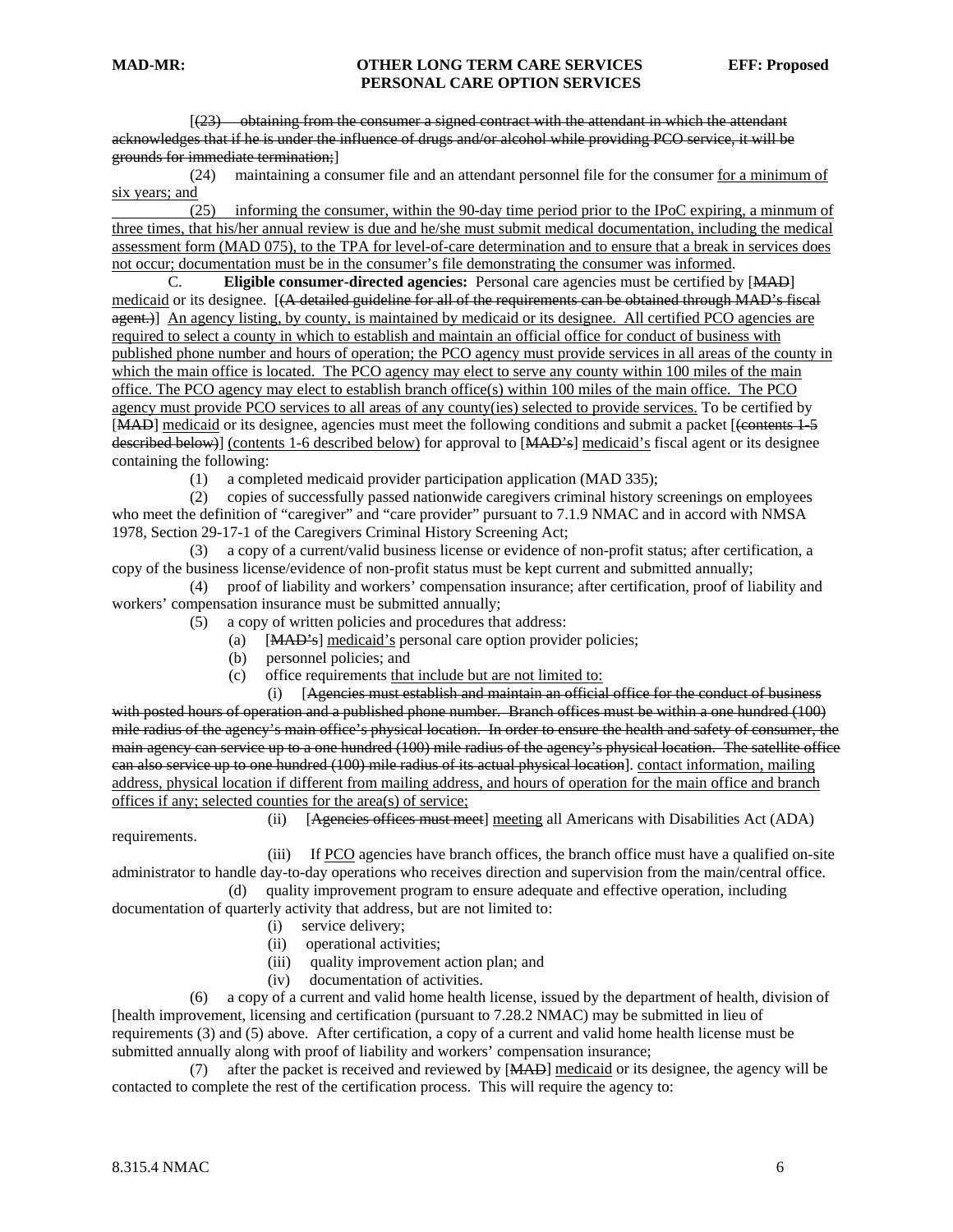(a) attend a mandatory [MAD] medicaid or its designee's provider training session prior to the delivery of PCO services; and

 (b) possess a letter from [MAD] medicaid or its designee changing provider status from "pending" to "active".

 (8) any professional authorized to complete the medical assessment form (MAD 075) under the PCO program cannot also become a personal care agency.

### D. **The consumer-directed personal care attendant responsibilities and requirements include**:

(1) being hired by the consumer;

 (2) not being the spouse or minor child of the consumer pursuant to 42 CFR Section 440.167 and CMS state medicaid manual section 4480-D;

 (3) providing the consumer with proof of and copies of current/valid New Mexico driver's license and motor vehicle insurance policy if the attendant will be transporting the consumer;

(4) being 18 years of age or older;

 (5) ensuring that he/she has signed his/her timesheet/log verifying the services he/she provided to the consumer; if the attendant is the consumer's legal guardian or attorney-in-fact [and is the elected individual for hire, prior approval has been obtained from MAD or its designee; any PCO services provided by the consumer's legal guardian or attorney-in-fact *MUST* be justified, in writing, by the agency and consumer and submitted for approval to MAD or its designee prior to employment; the justification must demonstrate and prove the lack of other qualified attendants in the applicable area; documentation of approval by MAD or its designee must be maintained in the consumer's file]; he/she must also ensure that the timesheet/log is signed by the consumer's alternate personal representative to verify delivery of services; [and]

 (6) successfully passing a nationwide criminal history screening, pursuant to 7.1.9 NMAC and in accord with NMSA 1978, Section 29-17-1 of the Caregivers Criminal History Screening Act, performed by an agency certified to conduct such checks; attendants are required to submit to a criminal history screening within the first [30] 20 calendar days of hire; an attendant may be conditionally (temporarily) hired by the consumer contingent upon the receipt of written notice of the nationwide criminal history screening; attendants who do not successfully pass a nationwide criminal history screening are not eligible for continued employment under the PCO program[.] ; and

 (7) [Ensuring] ensuring while employed as an attendant he/she will not be under the influence of drugs [and/or] or alcohol while performing PCO services; the attendant must complete and sign an agreement with the consumer or the consumer's personal representative in which the attendant acknowledges that if he/she is under the influence of drugs [and/or] or alcohol while providing PCO services he will be immediately terminated; attendants who have been terminated for use of drugs [and/or] or alcohol while providing PCO services are not eligible for further employment under the PCO program.

[8.315.4.10 NMAC - Rp 8 NMAC 4.MAD.738.1, 7/1/04; A, 8/13/04; A, 3/15/10]

**8.315.4.11 CONSUMER-DELEGATED PERSONAL CARE:** HSD has established consumer delegated personal care, under the PCO program, to allow consumers the option of selecting an agency to provide services and perform employer related tasks. The agency contracts with [the department to perform employerrelated] medicaid or its designee to perform these tasks. This section defines eligible agencies and the responsibilities of the consumer or the personal representative, attendants, and agencies under the delegated model. A consumer who does not follow the medicaid or PCO rules and regulations or demonstrates that he/she is unwilling or lacks the ability or family/community support to follow the rules and regulations may be referred to have PCO services discontinued.

A **The consumer's or personal representative's responsibilities** include:

 (1) verifying that services have been rendered by signing accurate time sheets/logs being submitted to the agency for payroll.; a consumer should not sign time sheets/logs that are inaccurate or sign time sheets that are blank or post-dated because he/she could be charged with medicaid fraud; a consumer is responsible for reporting to the aging and long term services department, elderly & disability services division (ALTSD/EDSD) any PCO agency that requests him/her to sign blank time sheets/logs or post-dated time sheets/logs;

 (2) electing an alternate personal representative (other than the legal guardian or attorney-in-fact) to verify services were delivered by the attendant and to sign and approve the time sheet/log, if the consumer's legal guardian or attorney-in-fact is the attendant; any PCO services provided by the consumer's legal guardian or attorney-in-fact *MUST* be verified and the time sheet/log signed by the alternate personal representative;

 (3) taking the medical assessment form (MAD 075) once a year to his/her doctor and submitting it to the third-party assessor (TPA) or medicaid's alternative designee for review; this must be done as required prior to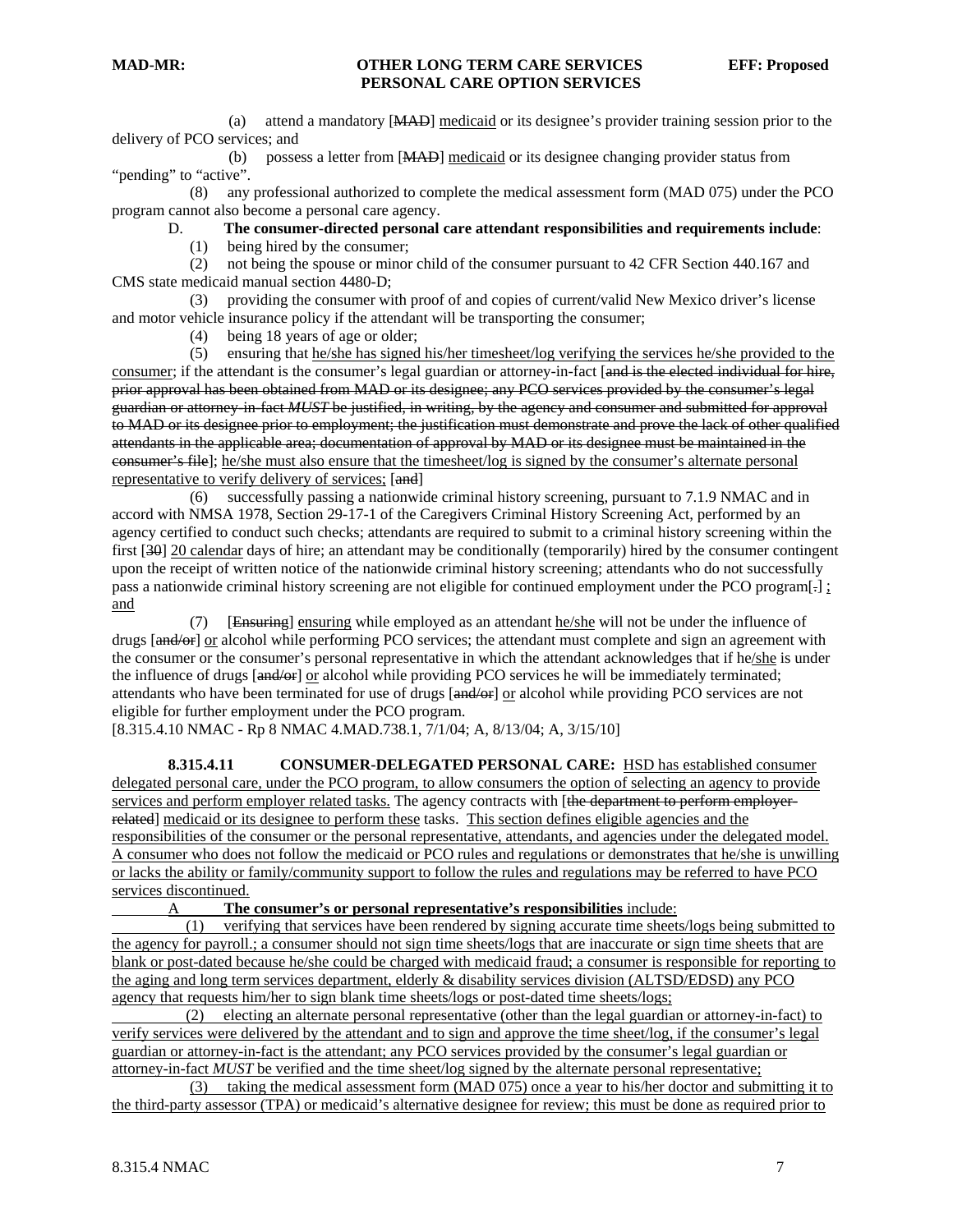his/her personal care services plan LOC expiring to ensure that there will be no break in services; a consumer who does not submit a timely MAD 075 to the TPA or alternative medicaid designee could experience a break in services; In addition, the consumer must allow the alternative medicaid designee to complete assessment visits and other contacts necessary to avoid a break in services;

 (4) reporting to the PCO agency and alternative Medicaid designee if he/she is hospitalized, incarcerated or entering into an institutional setting; services cannot be provided to the consumer during hospitalization/incarceration/institutionalization; a consumer cannot authorize employment of his/her attendant(s), receive services under the program or allow the attendant to turn in a timesheet to the agency during hospitalization/incarceration/institutionalization; a consumer who receives services or signs timesheets/logs during the time he/she is hospitalized/incarcerated/institutionalized will be personally responsible for the payment of those services and could be charged with medicaid fraud; PCO agencies are not authorized to bill medicaid for services the consumer was not eligible to receive;

 (5) allowing the PCO agency to conduct a monthly face-to-face supervisory visit in the consumer's residence; during the monthly supervisory visit, the consumer should report changes in his/her health, incidents and any other appropriate information to agency personnel.; the supervisory visit requires signed documentation attesting to the visit; during the monthly, face-to-face home supervisory visit conducted by the personal care agency, the consumer or personal representative must sign the monthly home visit sheet; a consumer should contact medicaid, or its alternative designee if his/her agency is not conducting monthly, face-to-face home supervisory visits; and

 (6) complying with all medicaid and program requirements; failure to comply with requirements could result in discontinuation of PCO services.

[A.] B. **The consumer-delegated agency responsibilities** include, but are not limited to the following:

(1) employing, terminating and scheduling qualified attendants;

(2) conducting or arranging for training of all attendants for a minimum of  $[\text{twelve (12)}]$  12 hours per year; initial training must be completed within the first three  $[$ (3)] months of employment and must encompass:

- (a) an overview of the PCO program;
- (b) living with a disability or chronic illness in the community;
- (c) cardiopulmonary resuscitation (CPR) and first aid training; and

(d) a written competency test with a minimum passing score of  $[$ seventy-five  $(75%)$ ] 80 percent or better; expenses for all trainings are to be incurred by the agency; other trainings may take place throughout the year as determined by the agency; the agency must maintain in the attendant's file copies of all trainings, certifications, and specialty training the attendant completed; CPR and first aid certifications must be kept current;

 (i) documentation of all training must include at least the following information: 1) name of individual taking training; 2) title[, purpose, and objectives of class]; 3) [name of instructor] source of instruction; 4) number of hours of instruction; 5) date instruction was given;

 (ii) documentation of competency testing must include at least the following: 1) name of individual being evaluated for competency; 2) date and method used to determine competency; 3) copy of the attendant's graded and passed competency test in the attendant's personnel file; special accommodations must be made for attendants who are not able to read or write or who speak/read/write a language other than English.

 [(3) submitting to the department of health (DOH) for inclusion on the PCO attendant registry names of all qualified PCO attendants who have completed the required training and competency testing per subparagraphs (a) through (d) of Paragraph (2) of Subsection A of 8.315.4 NMAC; the agency must verify with DOH that PCO attendants previously employed by other PCO agencies are in good standing with DOH on the PCO attendant registry and cannot employ attendants who are not in good standing;]

 $[(4)]$  (3) developing and maintaining a [registry of] procedure to ensure trained and qualified attendants are available as backup for regularly scheduled attendants and emergency situations; complete instructions regarding the consumer's care and a list of attendant duties and responsibilities must be available in each consumer's home;

 $[(-5)]$  (4) complete instructions regarding the consumer's care and a list of attendant duties and responsibilities must be available in each consumer's residence.

 (5) informing the attendant of the risks of hepatitis B infection per current department of health recommendation and offering hepatitis B immunization at the time of employment at no cost to the attendant; attendants are not considered to be at risk for hepatitis B since only non-medical services are performed; therefore, attendants may refuse the vaccine; documentation of the immunization, prior immunization, or refusal of immunization by the attendant must be in the attendant's personnel file;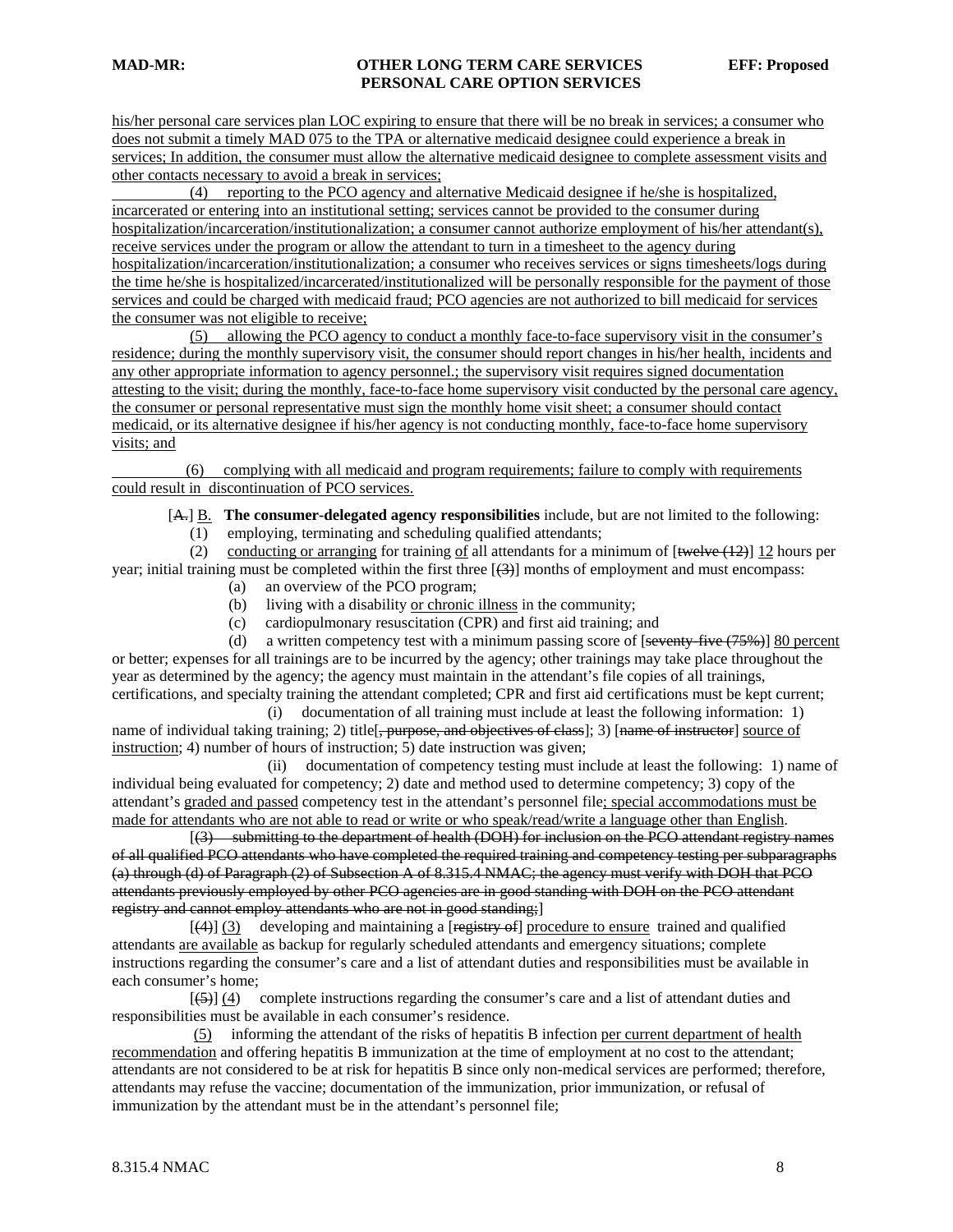[(6) providing the attendant with information on community resources and information about the specific populations being served;]

 $[\overline{(7)}]$  (6) obtaining a copy of the attendant's current/valid [New Mexico] driver's license or other current/valid photo id, if the consumer is to be transported by the attendant, obtaining [and] a copy of the attendant's current/valid driver's license and current motor vehicle insurance policy [if the consumer is to be transported by the attendant]; maintaining copies of [the driver's license and motor vehicle insurance policy must be maintained] these documents in the attendant's personnel file at all times;

 $[$ (8)] (7) complying with federal and state regulations and labor laws;

 $[\frac{(\varphi)}{(\varphi)}]$  (8) preparing all documentation necessary for payroll; [and]

 $[$ (40)] (9) producing reports and documentation as required by [the department.] medicaid or its

designee;

 [(11)] (10) complying with all specified medicaid participation requirements outlined in 8.302.1 NMAC, *General Provider Policies*;

 $[$ ( $\frac{12}{2}$ ) $]$  (11) verifying every month that all consumers are eligible for full medicaid coverage prior to furnishing services pursuant to Subsection A of 8.302.1.11 NMAC, [*General Provider Policies] provider responsibilities and requirements;* agencies must document the date and method of eligibility verification; possession of a medicaid card does not guarantee a consumer's financial eligibility because the card itself does not include financial eligibility, dates or other limitations on the consumer's financial eligibility; agencies that provide PCO services to consumers who are not financially eligible cannot bill medicaid or the consumer for PCO services rendered to the consumer;

 [(13)] (12) maintaining records that are sufficient to fully disclose the extent and nature of the services furnished to the consumers as outlined in 8.302.1 NMAC, *General Provider Policies*; time sheets are required to include: client name, caregiver name, date of service, time in, time out, number of hours worked, and tasks performed on a daily basis; dated client signature, dated caregiver signature, and an anti-fraud statement giving assurance by both parties that the tasks were performed and times are accurate. The PCO agency may elect to keep a log/check off list, in addition to the time sheet, in the consumer's home, describing services provided on a daily basis; if a log/check off list is maintained, the log must be paired with the weekly time sheet and copies of both the time sheet and the log/check off list must be kept in the consumer's file. The attendant, the consumer or his/her personal representative and an agency representative must sign each time sheet/log/check off list verifying delivery of services; time sheets/logs/check off list without all required signatures are not subject to medicaid reimbursement. Attendants who are the consumer's legal guardian or attorney-in-fact are required to sign his/her time sheet/log/check off list but are not authorized to approve his/her own time sheet/log/check off list; attendants that meet this definition must have his/her time sheets/logs/check off list signed and approved by the consumer's alternate personal representative to verify delivery of services; the attendant (legal guardian), the alternate personal representative and an agency representative must sign each time sheet/log/check off list to verify delivery of services; time sheets/logs/check off list without all required signatures are not subject to medicaid reimbursement;

 [(14)] (13) passing random and targeted audits, conducted by the department or its audit agent, that ensure agencies are billing appropriately for services rendered; [<del>dhe department</del>] medicaid or its alternative designee will seek recoupment of funds from agencies when audits show [inappropriate] erroneous billing or insufficient documentation for services;

 $[45]$  (14) providing either the consumer-directed or the consumer-delegated models, or both models;

 [(15) furnishing their consumers, upon request, with information regarding each model; if the consumer chooses a model that an agency does not offer, the agency must refer the consumer to an agency that offers that model; the third-party assessor is responsible for explaining each model in detail to consumers on an annual basis;]

 $[$ ( $[$ ( $[$  $]$  $[$  $]$  $[$  $]$  $[$  $]$  $]$  $[$  $]$  $[$  $]$  $[$  $]$  $[$  $]$  $[$  $]$  $[$  $]$  $[$  $]$  $[$  $]$  $[$  $]$  $[$  $]$  $[$  $]$  $[$  $]$  $[$  $]$  $[$  $]$  $[$  $]$  $[$  $]$  $[$  $]$  $[$  $]$  $[$  $]$  $[$  $]$  $[$  $]$  $[$  $]$  $[$  $]$  $[$  $]$  $[$  $]$  $[$  $]$  $[$  $]$  $[$  $]$  $[$  $]$  $[$  $]$  $[$  $]$ required by the MAD 335;

[(18)] (16) ensuring that each consumer served has a current, approved [PCSP] IPoC on file;

 $[$ ( $[$ 49)] $]$  (17) performing the necessary nationwide criminal history screening, pursuant to 7.1.9 NMAC and in accord with NMSA 1978, Section 29-17-1 of the Caregivers Criminal History Screening Act; the agency must ensure that the individual has submitted to a request for a nationwide criminal history screening within [30] 20 calendar days of the individual beginning employment; nationwide criminal history screening must be performed by an agency certified to conduct such checks; agencies under the consumer-delegated model may conditionally (temporarily) employ an attendant until the nationwide criminal history screening has been returned from the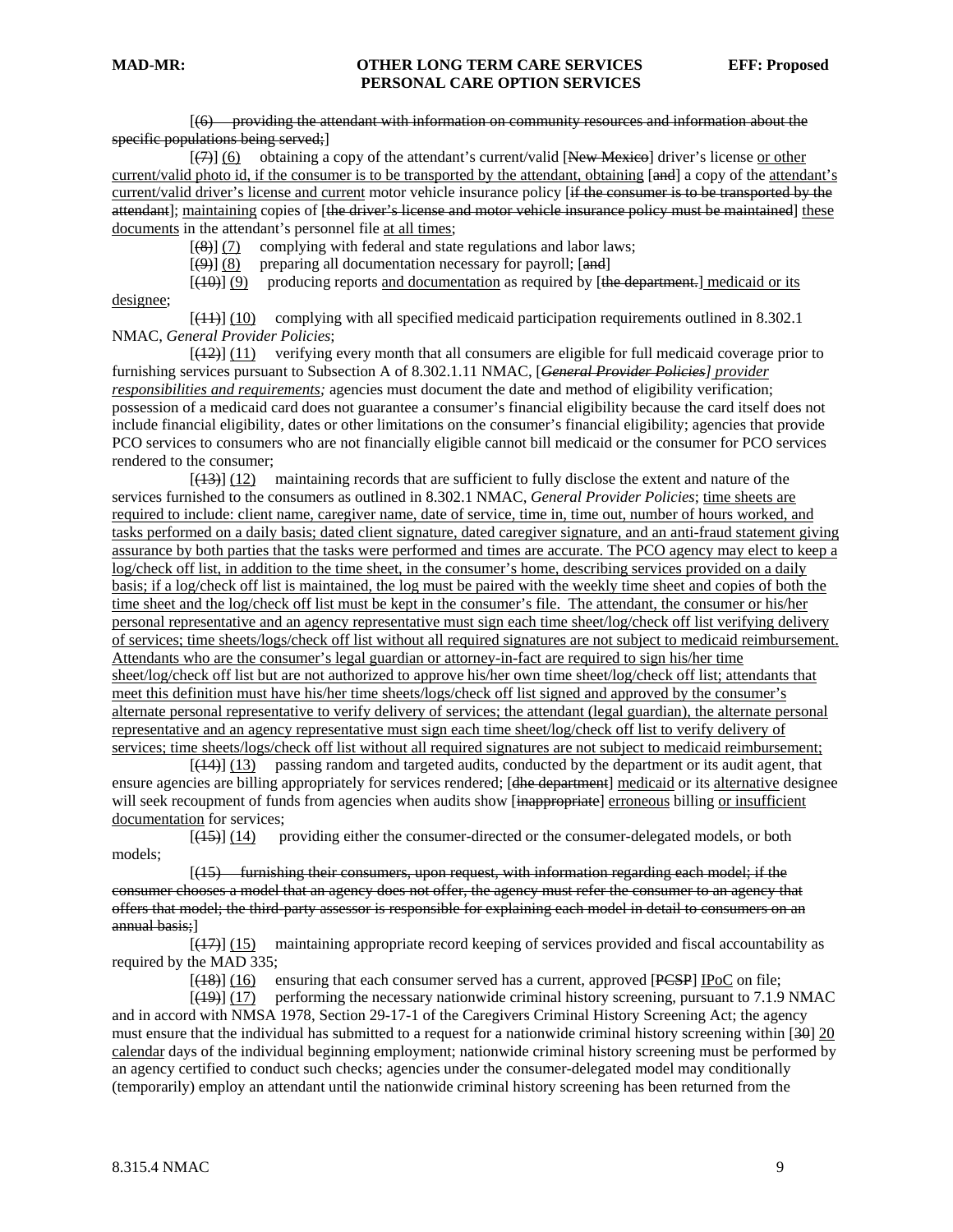certified agency; if the attendant does not successfully pass a nationwide criminal history screening, the agency may not continue employment;

 $[20]$  (18) obtaining from the attendant a signed agreement, in which the attendant agrees that he will not provide PCO services while under the influence of drugs [and/or] or alcohol and acknowledges that if he is under the influence of drugs [and/or] alcohol while providing PCO services he will be immediately terminated; the agency shall not employ an attendant who has previously been terminated from employment for use of drugs [and/or] or alcohol while providing PCO services;

 $[\frac{21}{2}]$  (19) ensuring that if the consumer has elected the consumer's legal guardian or attorney-in-fact as his/her attendant, the agency has obtained [prior approval from MAD or its designee;] from the consumer an alternate personal representative to verify delivery of services and to sign off on attendant's time sheet/log/check off list; and identify alternate parties in the consumer's file in advance;  $\frac{2}{(am + 1)}$  all PCO services provided by the consumer's legal guardian or attorney-in-fact *MUST* be [justified, in writing, by the agency and consumer and submitted for approval to MAD or its designee prior to employment; the justification must demonstrate and prove the lack of other qualified attendants in the applicable area; documentation of approval by MAD or its designee must be maintained in the consumer's file; the agency must inform the consumer that if the consumer is appointed or elects a legal guardian or attorney in fact any time during the plan year, they must notify the agency immediately];verified by someone other than the consumer or his/her legal guardian or attorney-in-fact; documentation must be maintained in the consumer's file reflecting whom the consumer has elected as the alternate personal representative;

[(22) producing reports as required by the department;]

 $[$ ( $\overline{23}$ )] (20) verifying that consumers will not be receiving services through the following programs, while they are receiving PCO services: a medicaid home and community-based waiver (HCBW), except for CoLTS "c" waiver services, medicaid certified nursing facility (NF), intermediate care facility/mentally retarded (ICF/MR), PACE, [CYFD] or ALTSD APS attendant care program, [or medicaid hospice]; an individual residing in a NF or ICF/MR or receiving community-based services is eligible to apply for PCO services to facilitate NF discharge; all individuals must meet the financial/medical eligibility requirements under the PCO program to receive PCO services; the third-party assessor, [MAD] medicaid, or its designee must conduct an assessment or evaluation to determine if the transfer is appropriate and if the PCO program would be able to meet the needs of that individual;

 [(24)] (21) processing all claims for PCO services; payment shall not be issued without appropriate documentation;

 $[$ (25)] (22) making a referral to an appropriate social service agency [ $\Theta$ r] legal agency(s) or medicaid designee for assistance, if the agency questions whether the consumer is able to direct his/her own care;

 $[26]$  (23) establishing and explaining to all their consumers and all attendants the necessary [payroll] documentation needed for reimbursement of PCO services[, such as time sheets and tax forms];

[(27)] (24) performing payroll activities for the attendants[, such as, but not limited to income tax and social security withholdings]:

 $[$ ( $(28)$ ) $[$ ( $(25)$ ) informing the consumer and his/her attendant on the responsibilities of the agency;

 $[$ ( $\overline{29}$ )] (26) providing state of New Mexico workers' compensation insurance for all attendants;

 $[30]$  (27) [submitting written incident reports to MAD or its designee] immediately reporting abuse, neglect or exploitation pursuant to NMSA 1978, Section 27-7-30 and in accord with the Adult Protective Services Act, by fax, within 24 hours of the incident being reported to the agency; reportable incidents may include, but are

not limited to abuse, neglect and exploitation as defined below:

 $[(a)$  abuse, neglect and exploitation:

 $\overline{f}(i)$  (a) Abuse is defined as the willful infliction of injury, unreasonable confinement, intimidation, or punishment with resulting physical harm, pain or mental anguish to a consumer.

 $[\overline{\text{iii}}]$  (b) Neglect is defined as the failure to provide goods and services necessary to avoid physical harm, mental anguish, or mental illness to a consumer.

 $[\overline{\text{(iii)}}]$  (c) Exploitation is defined as the deliberate misplacement or wrongful, temporary or permanent use of a consumer's belongings or money without the voluntary and informed consent of the consumer.

 [(31)] (28) submitting written incident reports to ALTSD and the consumer's MCO by fax or email within 24 hours of the incident being reported to the PCO agency; reportable incidents include, but are not limited to:

 $[\left(\mathbf{b}\right)]$  (a) death:

 (i) Unexpected death is defined as any death of an individual caused by an accident, or an unknown or unanticipated cause.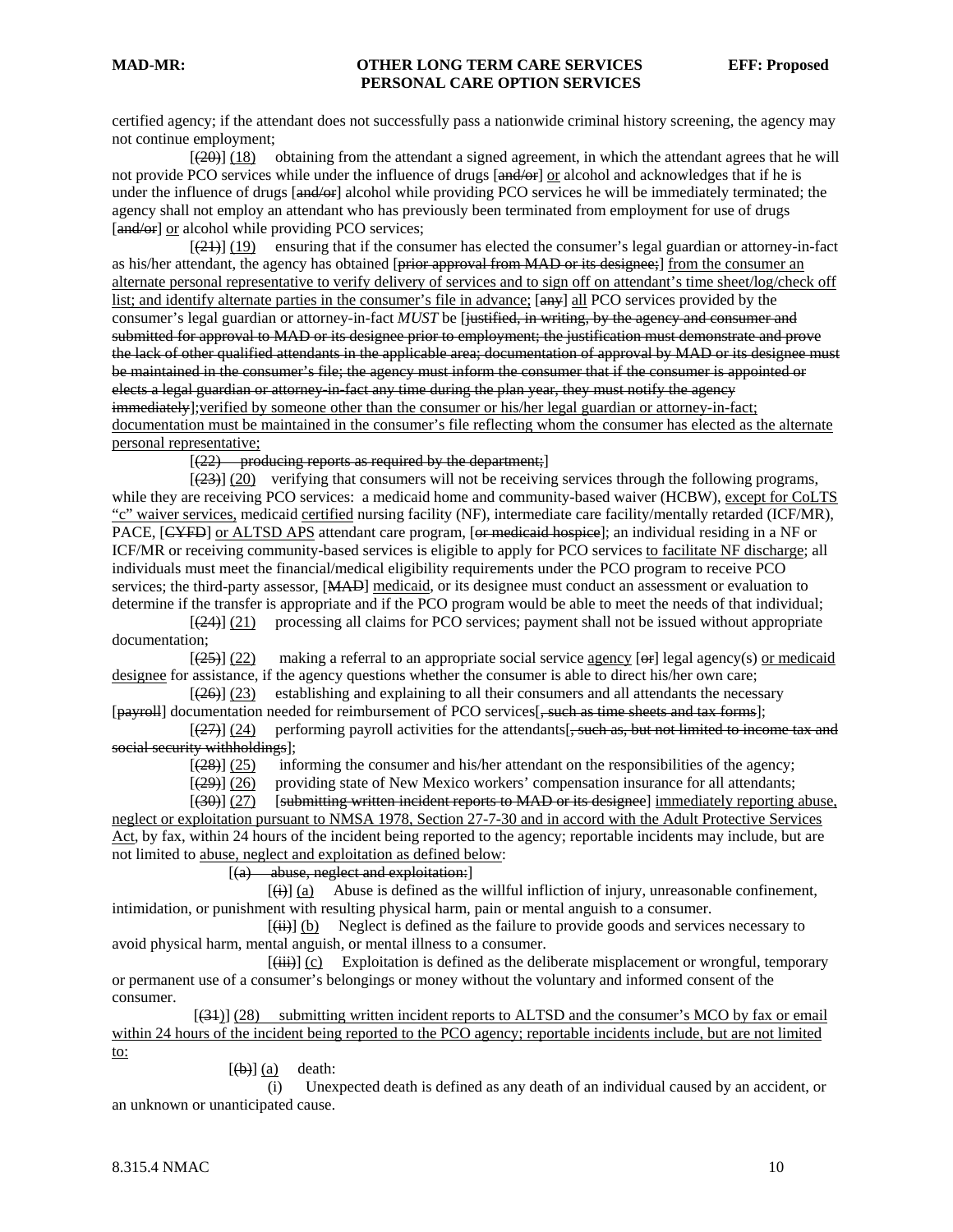(ii) Natural/expected death is defined as any death of an individual caused by a long-term illness, a diagnosed chronic medical condition, or other natural/expected conditions resulting in death.

 $[\text{e}(\text{e})]$  (b) other reportable incidents:

 (i) Environmental hazard is defined as an unsafe condition that creates an immediate threat to life or health of a consumer.

 (ii) Law enforcement intervention is defined as the arrest or detention of a person by a law enforcement agency, involvement of law enforcement in an incident or event, or placement of a person in a correctional facility.

 (iii) Emergency services refers to admission to a hospital or psychiatric facility or the provision of emergency services that results in medical care that is not anticipated for this consumer and that would not routinely be provided by a primary care provider; and

 $(iv)$  Any report made to APS.<br>[ $(31)$ ] (29) conducting face-to-face superviconducting face-to-face supervisory visits in the consumer's [home] residence, once a month at a minimum (12 per service plan year).  $\left[\frac{1}{2} + \frac{1}{2} + \frac{1}{2} + \frac{1}{2} + \frac{1}{2} + \frac{1}{2} + \frac{1}{2} + \frac{1}{2} + \frac{1}{2} + \frac{1}{2} + \frac{1}{2} + \frac{1}{2} + \frac{1}{2} + \frac{1}{2} + \frac{1}{2} + \frac{1}{2} + \frac{1}{2} + \frac{1}{2} + \frac{1}{2} + \frac{1}{2} + \frac{1}{2} + \frac{$ and/or his/her personal representative]; the supervisory visit must be conducted in person at the consumer's residence by the attendant's supervisor or higher ranked agency personnel; documentation of each visit must be maintained in the consumer's file and must include:

(a) date;

(b) time in and time out;

(c) name of individual conducting the supervisory visit and their job title;

(d) individuals present during the visit;

(e) review of personal care service plan;

 (f) health and safety issues such as but not limited to: falls, hospitalizations, change in condition, change in needs, quality of care being provided and if the consumer is satisfied with their current attendant;

(g) signature of consumer or consumer's legal guardian or attorney-in-fact; and

 (h) telephone conversations with the consumer or his/her personal representative, meetings in the PCO agency's office or at any other location other than the consumer's residence are not considered supervisory visits and cannot take the place of a supervisory visit.

 [(32) documenting in the consumer's file the safety of the service and the quality of care provided to the consumer;

 (33) arranging regular staff meetings and in-service training programs for attendants; agencies must bear expenses for all trainings but is not required to pay attendants for his/her training time; attendants must receive a minimum of 12 hours training per year, which must include CPR and first aid and should be in-conjunction with the consumers needs; agencies must ensure CPR and first aid trainings are completed within the first three (3) months of employment; agencies must annually resubmit to DOH the names of all qualified PCO attendants upon completion of their annual in-service requirements; agencies must ensure that mandatory trainings are kept current and that copies of all trainings and certifications are in the attendant's personnel file;]

 [(34)] (30) maintaining an accessible and responsive 24-hour communication system for consumers to use in emergency situations to contact the agency;

 [(35) maintaining a roster of trained and qualified attendants for backup of regular scheduling and emergencies;

 (36) offering hepatitis B immunization at the time of employment at no cost to the attendant and inform the attendant of the risks of hepatitis B infection; the attendant may refuse hepatitis B vaccination; documentation of current immunization, prior immunization, or refusal of immunization must be maintained in the attendant's personnel file;]

[(37)] (31) [obtaining a current tuberculosis (TB) skin test or chest x-ray upon initial employment; TB testing must be conducted thereafter, pursuant to the current standards of the department of health; the results of the TB skin test or chest x-ray must be documented in the attendant's personnel file; if the individual tests positive for TB, he/she cannot be hired as an attendant; the individual must be referred to his/her physician or to the department of health for infectious disease treatment; when the individual has received appropriate treatment, he/she may be employed as the attendant; there must be documentation of treatment from a medical professional in the attendant's personnel file; the agency must incur expenses for TB tests] following current recommendations of the state department of health for preventing the transmission of tuberculosis (TB) for attendants upon initial employment and as needed; and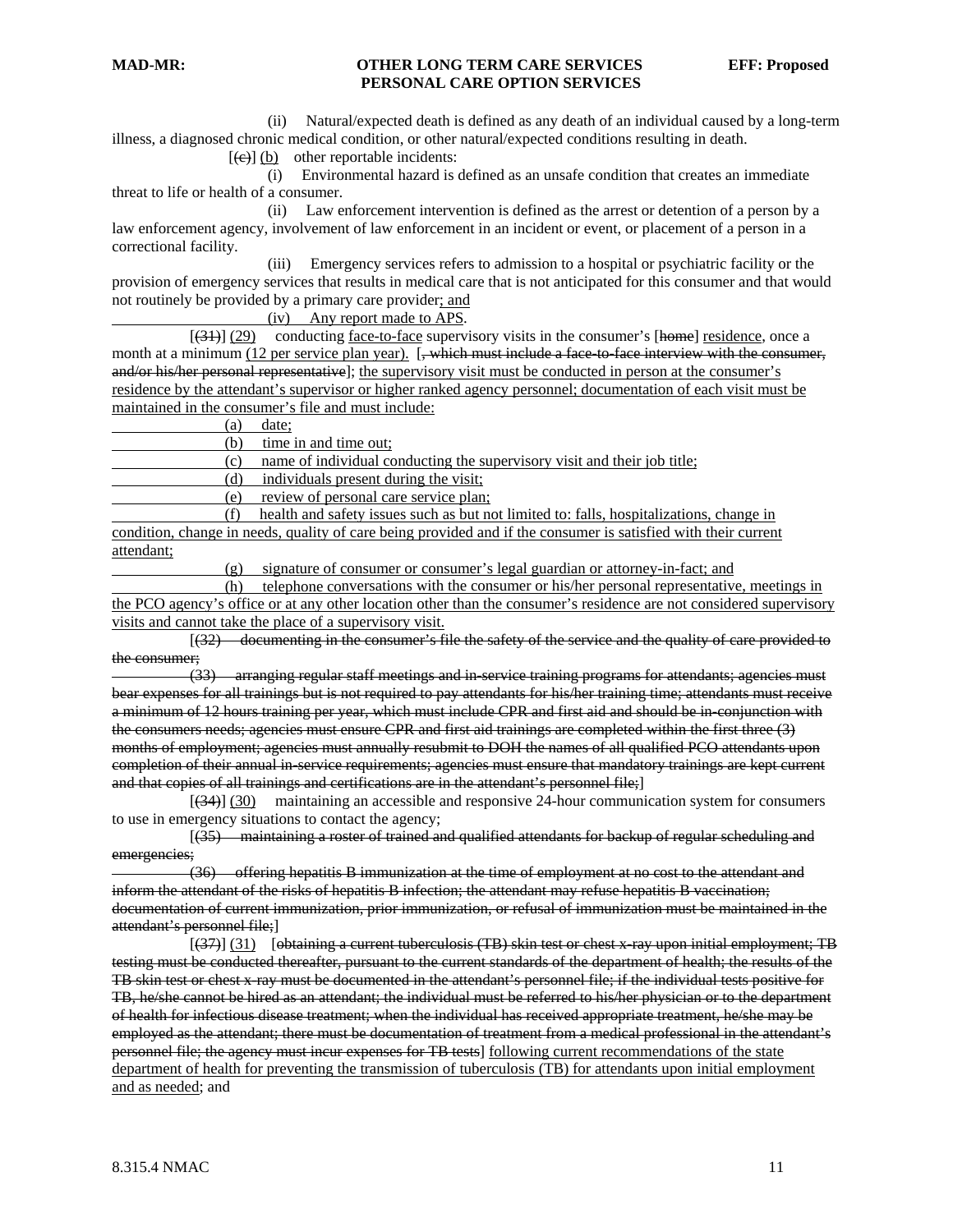[(38) conducting or arranging for a written competency test (approved by MAD or its designee as stated in Paragraph (6) of Subsection B of 8.315.4.11 NMAC of these regulations), at the agency's expense, for all eligible attendants; the attendant must successfully pass a written test with seventy-five percent (75%) or better within the first three (3) months of employment; a copy of the test must be in the attendant's personnel file; special accommodations must be made for attendants who are not able to read or write or who speak/read/write a language other than English];

 (32) verifying initially upon employment, and annually thereafter, that attendants are not on the employee abuse registry pursuant to 8.11.6 NMAC and in accord with Employee Abuse Registry Act.

 [B.] C. **Eligible consumer-delegated agencies:** Personal care agencies must be certified by [the MAD] medicaid or its designee. [(A detailed guideline to all of the requirements can be obtained through MAD's fiscal agent.) A PCO agency listing, by county, is maintained by medicaid or its designee. All certified PCO agencies are required to select a county in which to establish and maintain an official office for conduct of business with published phone number and hours of operation; the PCO agency must provide services in all areas of the county in which the main office is located. The PCO agency may elect to serve any county within 100 miles of the main office. The PCO agency may elect to establish branch office(s) within 100 miles of the main office. The PCO agency must provide PCO services to all areas of any county(ies) selected to provide services. To be certified by [MAD] medicaid or its designee, agencies must meet the following conditions and submit a packet [(contents 1-5 described below)] (contents 1-6 described below) for approval to [MAD's] medicaid's fiscal agent or its designee containing the following:

(1) a completed medicaid provider participation application (MAD 335);

 (2) copies of successfully passed nationwide caregivers criminal history screenings on employees who meet the definition of "caregiver" and "care provider" pursuant to 7.1.9 NMAC and in accord with NMSA 1978, Section 29-17-1 of the Caregivers Criminal History Screening Act;

 (3) a copy of a current/valid business license or evidence of non-profit status; after certification, a copy of the business license/evidence of non-profit status must be kept current and submitted annually;

 (4) proof of liability and workers' compensation insurance; after certification, proof of liability and workers' compensation insurance must be submitted annually to medicaid or its designee;

- (5) a copy of written policies and procedures that address:
	- (a) [MAD's] medicaid's personal care option provider policies;
	- (b) personnel policies; and
	- (c) office requirements that include but are not limited to:

 (i) [*Agencies must establish and maintain an official office for the conduct of business with posted hours of operation. Branch offices must be within a one hundred (100) mile radius of the agency's main office's physical location. In order to ensure the health and safety of consumer, the main agency can service up to a one hundred (100) mile radius of the agency's physical location. The satellite office can also service up to one hundred (100]) mile radius of its actual physical location.]* contact information, mailing address, physical location if different from mailing address, and hours of operation for the main office and branch office(s), if any and selected county(ies) for the PCO agency's service area(s);

(ii) [Agencies must meet] meeting all Americans with Disabilities Act (ADA)

requirements.

 (iii) If PCO agencies have branch offices, the branch office must have a qualified on-site administrator to handle day-to-day operations who receives direction and supervision from the main/central office. (d) quality improvement program to ensure adequate and effective operation, including

documentation of quarterly activity that address, but are not limited to:

- (i) service delivery;
- (ii) operational activities;
- (iii) quality improvement action plan; and
- (iv) documentation of activities.

 (6) a copy of the agency's written competency test for approval to MAD or its designee; an agency may elect to purchase a competency test or it may develop its own test; the test must address at least the following:

- (a) communication skills;
	- (b) patient/client rights, including respect for cultural diversity;
	- (c) recording or information for patient/client records;
	- (d) nutrition and meal preparation;
	- (e) housekeeping skills;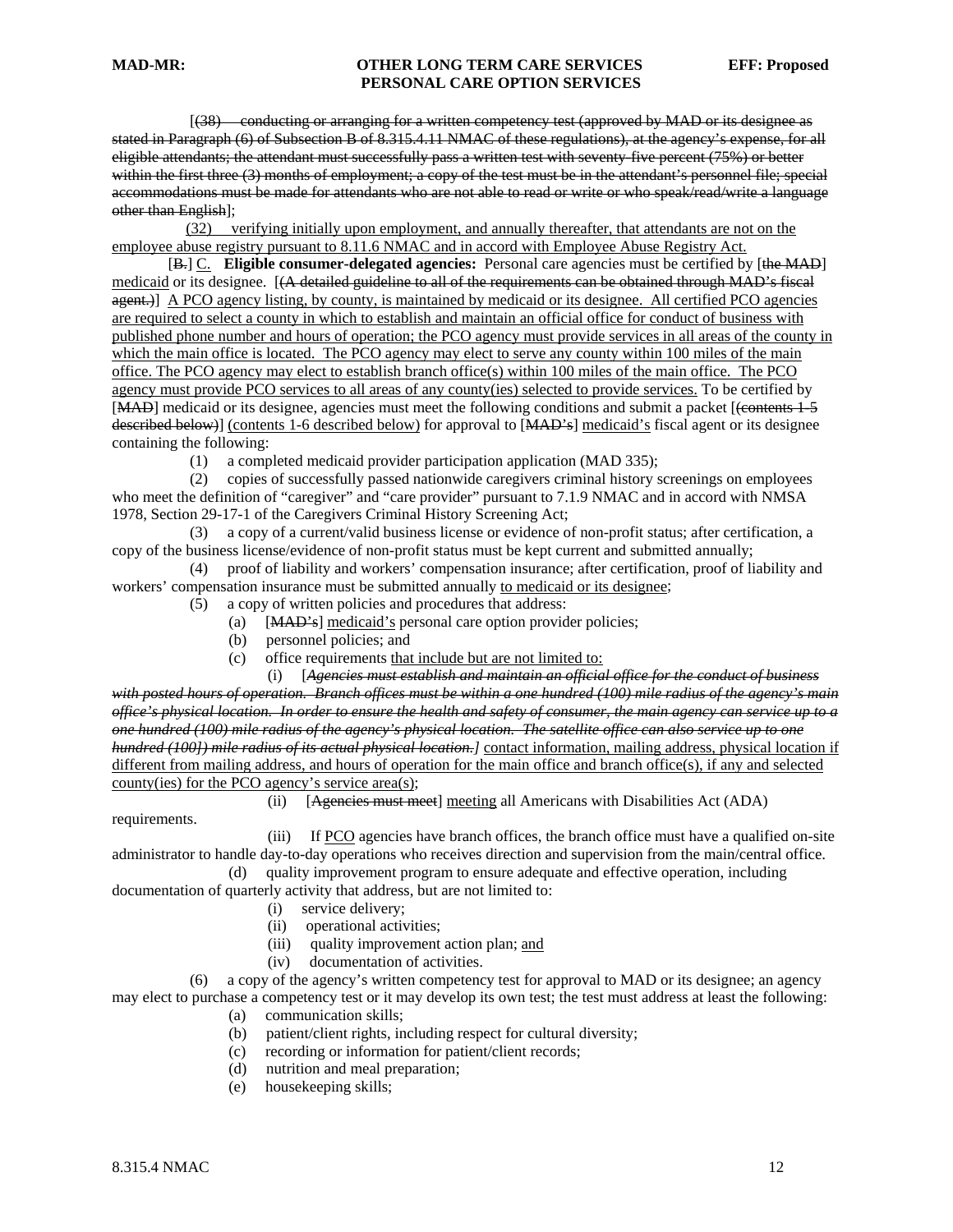(f) care of the ill and disabled, including the special needs populations including bathing, showering, skin care, turning and body positioning, transfers and related equipment, grooming, nail care, proper lifting techniques, non-medical catheter care, oral hygiene, and assisting with self-administered medications (verbal cueing/prompting);

- (g) emergency response (including CPR and first aid);
- (h) universal precautions and basic infection control;
- (i) home safety including oxygen and fire safety;
- (j) incident management and reporting; and
- (k) confidentiality.

 (7) a copy of a current and valid home health license, issued by the department of health, division of health improvement, licensing and certification (pursuant to 7.NMAC 28.2) may be submitted in lieu of requirements 3, 5 and 6 of this section; after certification, a copy of a current and valid home health license must be submitted to medicaid or its designee annually along with proof of liability and workers' compensation insurance;

 (8) after [MAD] medicaid or its designee has received and reviewed the packet, the PCO agency will be contacted to complete the rest of the certification process; this will require the PCO agency to:

 (a) attend a mandatory [MAD] medicaid or its designee's provider training session prior to the delivery of PCO services; and

 (b) possess a letter from [MAD] medicaid or its designee changing provider status from "pending" to "active".

 (9) any professional authorized to complete the medical assessment form (MAD 075) under the PCO program cannot also become a personal care agency.

 **[**C.] D. **The consumer-delegated personal care attendant responsibilities and requirements include:**

(1) being hired by the PCO agency;

 (2) not being the spouse or minor child of the consumer pursuant to 42 CFR Section 440.167 and CMS state medicaid manual section 4480-D;

(3) providing the PCO agency with proof of and copies of current/valid [New Mexico] driver's license or current/valid photo ID and if the attendant will be transporting the consumer, current/valid driver's license and current motor vehicle insurance policy [if the attendant will be transporting the consumer];

(4) being 18 years of age or older;

 $(5)$  [ensuring that if the attendant is the consumer's legal guardian or attorney in fact and is the elected individual for hire, prior approval has been obtained from MAD or its designee; any personal care services provided by the consumer's legal guardian or attorney in fact *MUST* be justified, in writing, by the PCO agency and consumer and submitted for approval to MAD or its designee prior to employment; the justification must demonstrate and prove the lack of other qualified attendants in the applicable area; documentation of approval by MAD or its designee must be maintained in the consumer's file] submit appropriate documentation of time worked and services performed ensuring that he/she has signed his/her time sheet/log/check off list verifying the services provided to the consumer;

 (6) successfully passing a nationwide criminal history screening, pursuant to 7.1.9 NMAC and in accord with NMSA 1978, Section 29-17-1 of the Caregivers Criminal History Screening Act, performed by an agency certified to conduct such checks; attendants are required to submit to a criminal history screening within the first 30 days of hire; an attendant may be conditionally [(temporarily)] hired by the [consumer] agency contingent upon the receipt of written notice of the nationwide criminal history screening; attendants who do not successfully pass a nationwide criminal history screening are not eligible for employment under the PCO program;

 (7) ensuring while employed as an attendant he will not be under the influence of drugs [and/or] or alcohol while performing PCO services; the attendant must complete and sign an agreement with the agency in which the attendant acknowledges that if he is under the influence of drugs [and/or] or alcohol while providing PCO services he will be immediately terminated; [attendants who have been terminated for use of drugs and/or alcohol while providing PCO services are not eligible for further employment under the PCO program;

 (8) successfully passing a written personal care attendant competency test with [seventy-five percent  $(75%)$ ] 80 percent or better within the first three  $(3)$ ] months of employment;

 (9) completing 12 hours of training yearly; the attendant must obtain certification of CPR and first aid training within the first [(3)] three months of employment, and the attendant must maintain certification throughout the entire duration of providing PCO services; additional training will be based on the consumer's needs as listed in the [PCSP] IPoC; attendants are not required to be reimbursed for training time; and

 [(10) being placed on DOH's PCO attendant registry and remaining in good standing with DOH on the PCO attendant registry; and]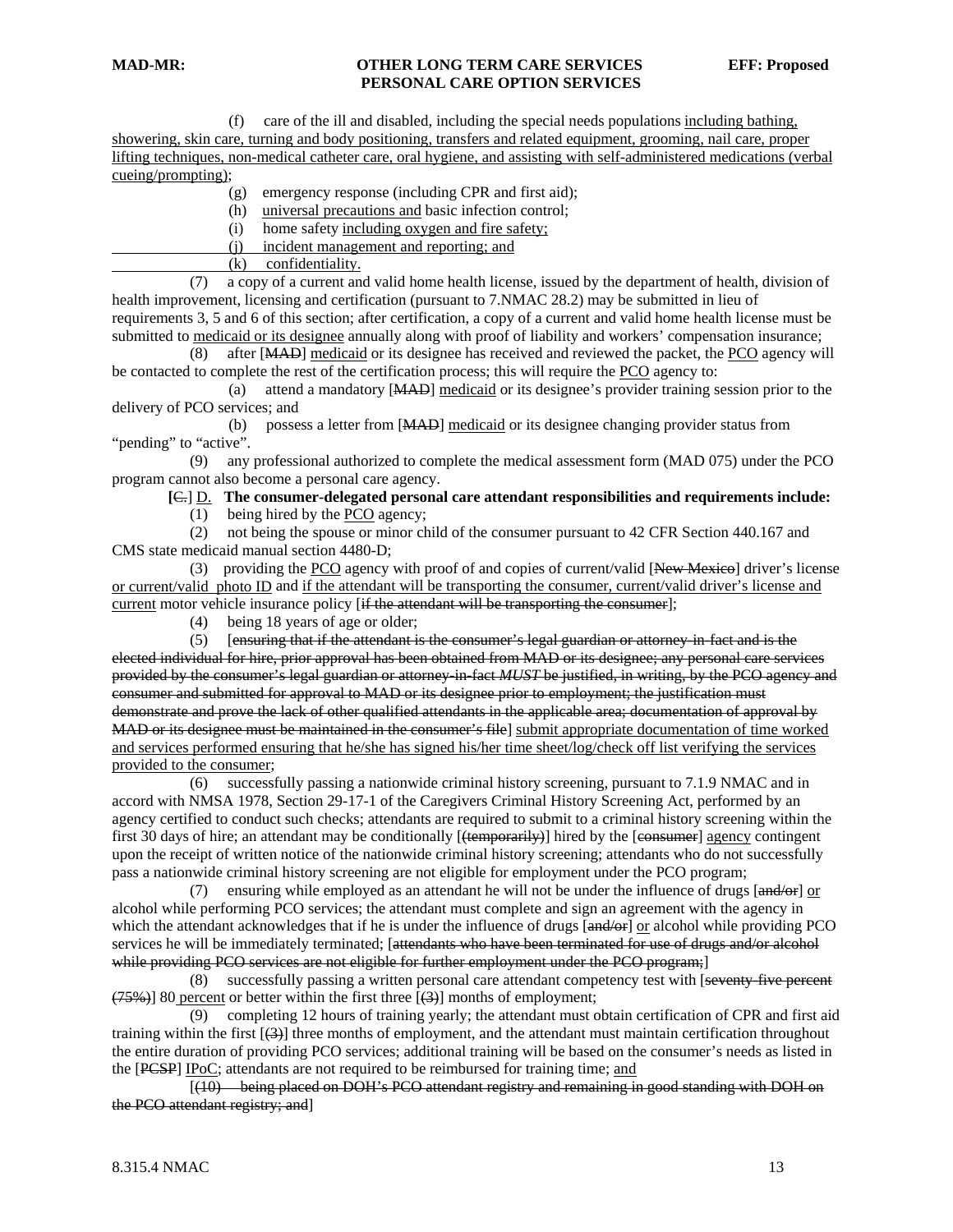$[$ (11)]  $(10)$  [providing the agency with a current tuberculosis (TB) skin test or chest x-ray upon initial employment with the agency per the current standards of the department of health; the results of the TB test must be documented in the attendant's personnel file; if the results are positive for TB, the individual cannot be hired as an attendant, and must seek treatment; after treatment and the individual has been given medical clearance, the individual may be employed by the agency; there must be documentation from a medical professional of treatment, and the agency must place a copy of the treatment documentation in the attendant's personnel file] following current recommendations of the state department of health for preventing the transmission of tuberculosis (TB). [8.315.4.11 NMAC - Rp 8 NMAC 4.MAD.738.2, 7/1/04; A, 8/13/04; A, 3/15/10]

**8.315.4.12 ELIGIBLE POPULATION:** Consumers receiving personal care services must meet all of the following criteria:

 A. be on a full benefit medicaid category and not be receiving medicaid home and community-based waiver services (HCBS), except for CoLTS "c" waiver services, medicaid nursing facility (NF), intermediate care facility/mentally retarded (ICF/MR), PACE, [CYFD] or ALTSD APS attendant care program, [or medicaid hospice services] at the time PCO services are furnished; an individual residing in a NF or ICF/MR or receiving communitybased services is eligible to apply for PCO services to facilitate NF discharge; all individuals must meet the financial/medical eligibility requirements under the PCO program to receive PCO services; the third-party assessor, [MAD<sub>7</sub>] medicaid or its alternative designee must conduct an assessment or evaluation to determine if the transfer is appropriate and if the PCO program would be able to meet the needs of that individual;

B. be age [twenty one  $(21)$ ]  $21$  or older; be determined to have [meet] met the level of care required in a nursing facility  $[\overline{\text{thigh}} \text{ or } \text{low N}]\$  by the third-party assessor or  $[\overline{\text{MAD's}}]$  medicaid's designee;

 C. have an approved [PCSP] IPoC, developed by the consumer or personal representative, in conjunction with [the third party assessor] PCO agency or [MAD's] medicaid's designee; and

D. comply with all medicaid and program policies and procedures.

[8.315.4.12 NMAC - Rp 8 NMAC 4.MAD.738.3, 7/1/04; A, 3/15/10]

**8.315.4.13** COVERAGE CRITERIA: [Services under the personal care option program] PCO services are defined as those tasks necessary to maintain a consumer's physical, social or cognitive functional ability. of personal care is] to avoid institutionalization, maintain or increase the consumer's functional level, and maintain or increase the consumer's independence. [The personal care option program does not provide services 24 hours per day.] PCO services are allocated for a reasonable accommodation of tasks, but does not provide 24-hours per day services. Average time for an ALD or IADL will be based on industry average allocation of time for an individual at the same level of care and with similar conditions or primary diagnosis. Services are covered under the following criteria:

 A. PCO services are usually furnished in the consumer's place of residence, except as otherwise indicated, and during the hours specified in the consumer's IPoC. If a consumer is a resident in an assisted living facility, shelter home, or room and board facility, the TPA or alternative medicaid designee, will perform an assessment and ensure that the PCO services do not duplicate the services that the facility is providing. The facility must be able to prove that activities of daily living are not part of the services the resident is paying for and provide a copy of the service contact or admission agreement signed by the consumer, before the need for PCO services can be assessed. Regulations for assisted living facilities may be found at 7.8.2 NMAC, *Requirements for Adult Residential Care Facilities*. Services may be furnished outside the [home,] residence only when appropriate and necessary and when not available through other existing benefits and programs, such as [hospice and] home health or other state plan or long-term care services.

 B. PCO services are not furnished to an individual who is an inpatient or resident of a hospital, nursing facility, intermediate care facility for the mentally retarded, mental health facility, correctional facility, [ $\Theta$ F] other institutional settings or an assisted living facility, shelter home or room and board facility that provides assistance with activities of daily living as determined in Subsection A of 8.315.4.13 NMAC.

C. PCO services are furnished as approved and limited by PCO service regulations and policy to consumers who are unable to perform some/all activities of daily living (ADLs) or independent activities of daily living (IADLs) because of a disability or a functional limitation(s) due to chronic, long-term condition only.

D. Consumers that share living space will be assessed and allocated services pursuant to Subsection L 8.315.4.14; NMAC to avoid unnecessary duplication of services.

E. Consumers, who do not live alone, and share a residence with other family members not receiving services under the program will be assessed for, among other factors, the natural supports in the household, to determine if they are eligible to receive services under the specified categories under section 8.315.4.14 NMAC.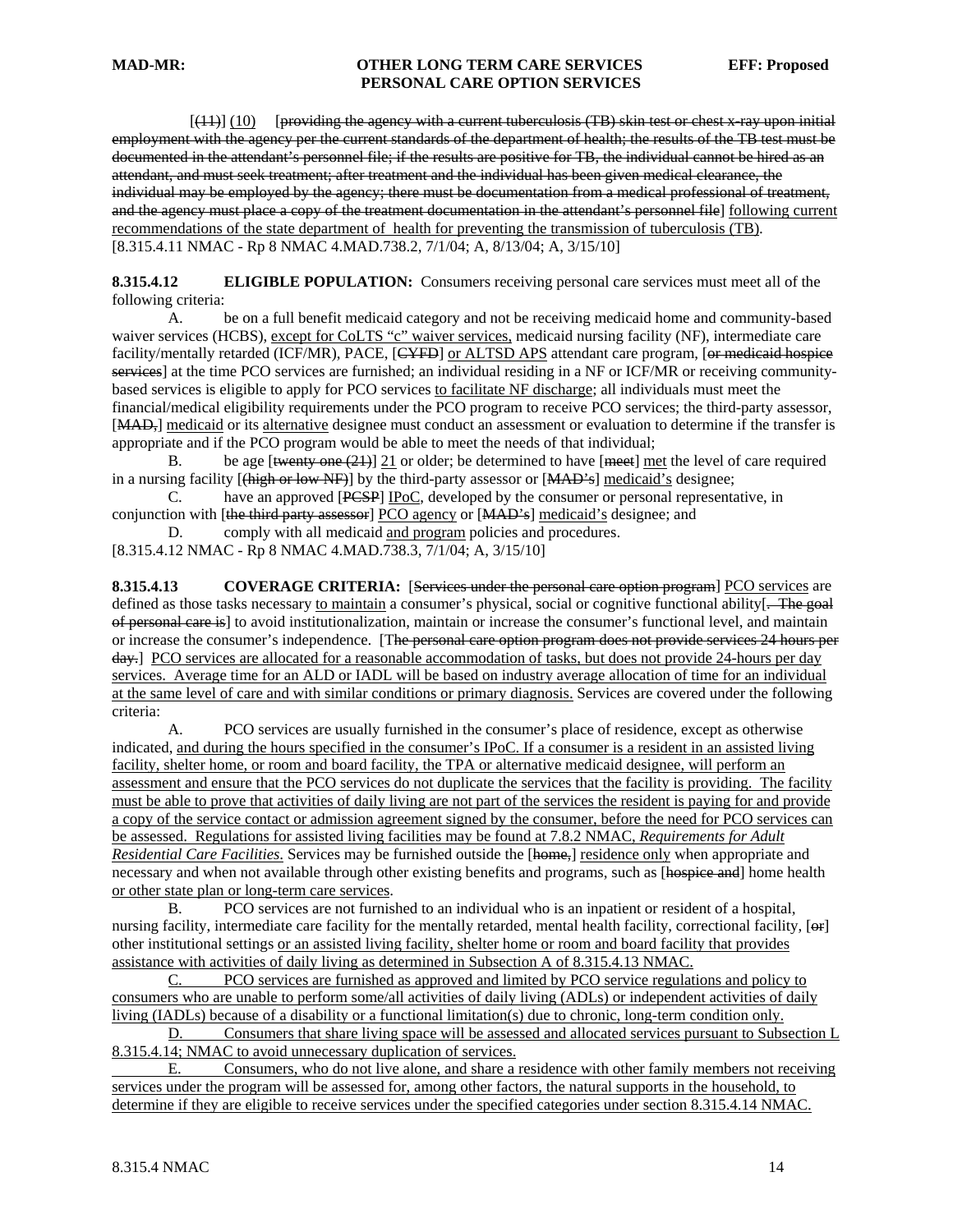F. All consumers, regardless of living arrangements, will be assessed for natural supports. PCO services are not intended to replace natural supports.

[8.315.4.13 NMAC - Rp 8 NMAC 4.MAD.738.7, 7/1/04; A, 3/15/10]

**8.315.4.14** COVERED SERVICES: [Services covered] PCO services are [the following:] provided as described in Subsections A through K. Consumers will be assessed both individually and jointly, as appropriate (Subsection L, below), in each of the following listed service categories. Consumers who are not assessed as having a need in that service category will not be allocated hours for that service.

A. **Individualized bowel and bladder services:** [ include but are not limited to: diaper changes, catheter care, bowel programs, bladder programs, and perineal care.] These services do not have to be performed by a nurse pursuant to NMSA 1978, Section 61-3-29(J) of the Nursing Practice Act. Bowel and bladder services may be "performed by a personal care provider in a non-institutional setting of bowel and bladder assistance for an individual whom a health care provider certifies is stable, not currently in need of medical care and able to communicate and assess his own needs." Services include:

(1) adult disposable brief changes used for incontinence episodes;

 (2) bladder care – cueing consumer to empty bladder at timed intervals to prevent incontinence; elimination; catheter care, including the changing and cleaning of catheter bag; an individual requiring assistance with bladder care must be determined medically stable by his/her physician, and able to communicate his/her bladder care; a consumer who does not have a statement by his/her physician determining he/she is medically stable and able to communicate his/her bladder care needs is not eligible for hours in this category; insertion/extraction of a catheter is not a covered service;

 (3) bowel care – evacuation and ostomy care, changing and cleaning of bag and ostomy site skin care; the requirements and limitations from (2) bladder care, regarding medically determined stability and ability to communicate, apply here ; digital stimulation is not a covered service;

(4) perineal care – cleansing of the perineal area and changing of sanitary napkins; and

 (5) changing of wet or soiled clothing after incontinence episode or assisting with adjustment of clothing before and after toileting.

B. **Meal preparation and assistance:** [at]  $\underline{At}$  the direction of the consumer or his/her personal representative, prepare meal(s) (includes cutting ingredients to be cooked, cooking of meals, and placing/presenting meal in front of consumer to eat, and cutting up food into bite-sized portions) for the consumer or assist the consumer pursuant to the [PCSP] IPoC. [This does not include assistance with eating.] This includes provision of snacks and fluids and may include cueing consumer to prepare meals. Services requiring assistance with eating are covered under eating in Subsection G of 8.315.4.14 NMAC below.

 C. **Support services:** Provide additional assistance to the consumer in order to promote his/her independence and enhance his/her ability to live in the community [and remain in a clean and safe environment.], particularly a consumer living alone who may not have adequate support. These services include [ $\frac{1}{2}$ but are not limited to]:

(1) shopping  $\left[\frac{and}{or}\right]$  or completing errands for the consumer, with or without the consumer $\left[\frac{1}{2}\right]$ ,

(2) transporting [and assisting with transfers in/out of vehicles] to non-medically necessary events; if

the consumer's vehicle is used, the consumer must have a copy of his/her motor vehicle insurance policy; PCO agencies are not required to provide [escort or] transportation services; if the consumer requires transportation and the PCO agency cannot meet this need, the PCO agency must [refer the consumer to personal care agencies that can meet this need; the third-party assessor or MAD's designee will assess the consumer's formal and informal support systems and determine the availability of other transportation and/or other agencies such as a Medicaid enrolled transportation provider for transportation to medical services; the third-party assessor MAD's designee will approve transportation services primarily for non-medical transportation, unless the consumer resides in a rural area and does not have access to a Medicaid-enrolled transportation provider for medical-related transports;] complete the transfer process to another PCO agency as outlined in 8.315.4.19 NMAC. Medically necessary transportation services are not covered as personal care option services.

 (3) [translating/interpreting through persons qualified to provide such services.] assistance with feeding and hydrating or cueing consumer to feed and hydrating an assistance animal; a consumer must have an assistance animal and be able to verify the animal is an assistance animal and not a pet; feeding and hydrating of pets is not an approved service.

D. **Hygiene/grooming**: The [PCSP] IPoC may include the following tasks to be performed by the attendant. These services include [but are not limited to]: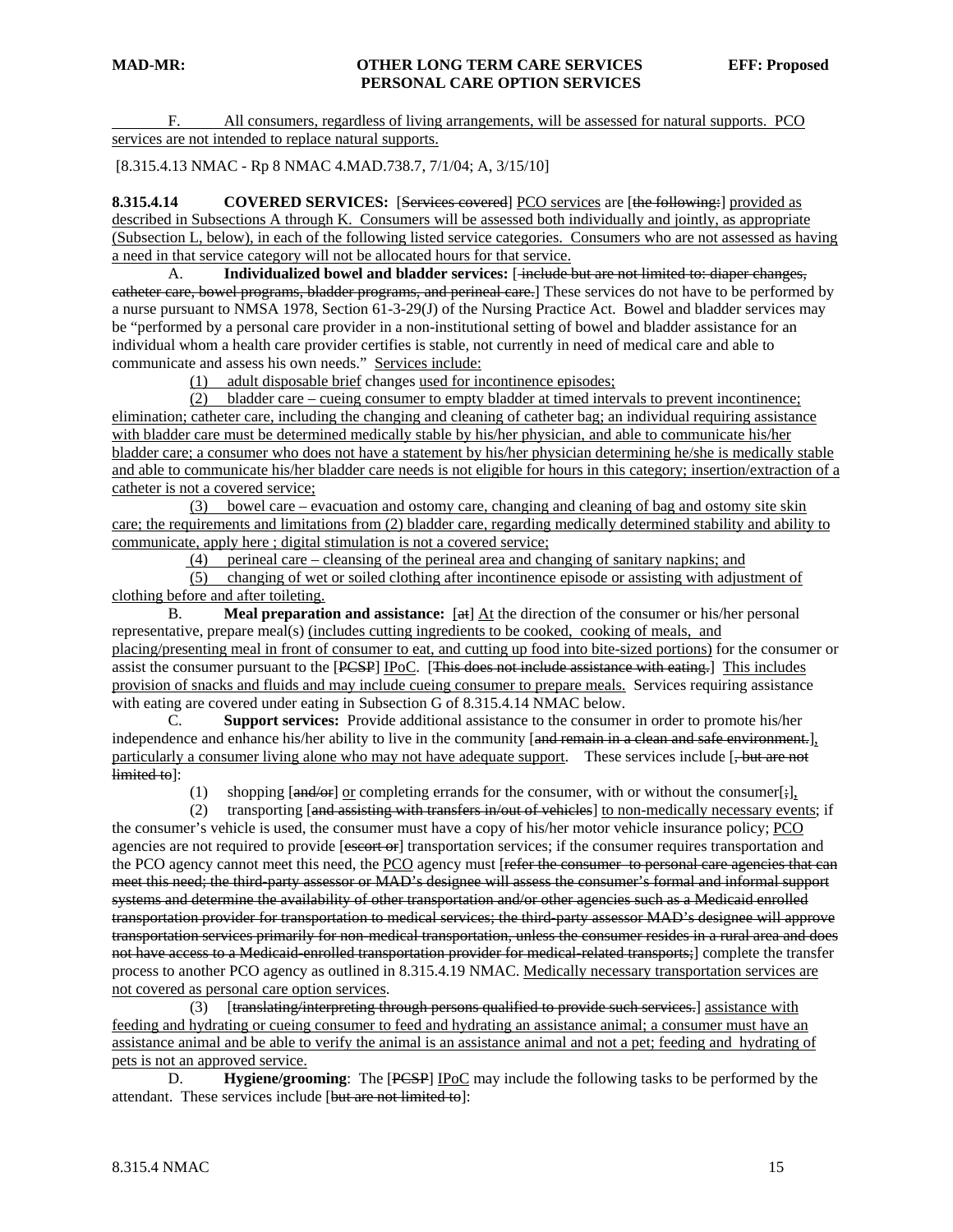(1) bathing – giving a sponge bath/bed bath/tub bath/shower, including transfer in/out, turning bath/shower water off/on, and setting temperature of bath/shower water; bringing in water from outside or heating water for consumer;

(2) dressing – putting on, fastening, removing clothing, and shoes;

 (3) grooming – combing or brushing hair, applying make-up, trimming beard or mustache, braiding hair, shaving underarms, legs or face;

 (4) oral care with intact swallowing reflex – brushing teeth, cleaning dentures/partials (includes use of floss, swabs, or mouthwash);

(5) nail care  $-\frac{\text{cleaning or filing to trim or do cuticle care except for consumers with a medical}}{1-\frac{\text{total}}{1-\frac{\text{total}}{1-\frac{\text{total}}{1-\frac{\text{total}}{1-\frac{\text{total}}{1-\frac{\text{total}}{1-\frac{\text{total}}{1-\frac{\text{total}}{1-\frac{\text{total}}{1-\frac{\text{total}}{1-\frac{\text{total}}{1-\frac{\text{total}}{1-\frac{\text{total}}{1-\frac{\text{total}}{1-\frac{\text{total}}{1-\frac{\text{total}}{1-\frac{\text{total}}{1-\frac{\text{total}}{1-\frac{\text{total}}{1-\frac{\text{total}}{1-\$ condition such as venous insufficiency, diabetes, peripheral neuropathy, or consumers that are documented as medically at risk, which then would be considered a skilled task and not a covered personal care option service;

(6) [perineal care;] applying lotion to intact skin for routine skin care; and

 (7) [toileting;] cueing to ensure appropriate bathing, dressing, grooming, oral care, nail care and application of lotion for routine skin care.

 E. **Minor maintenance of assistive device(s):** Battery replacement and minor, routine wheelchair and durable medical equipment (DME) maintenance or cleaning. A consumer must have an assistive device(s) that requires regular cleaning or maintenance that the consumer cannot clean and maintain to be eligible to receive services under this category.

F. **Mobility assistance:** Assistance [may include,] includes [but is not limited to]:

 (1) ambulation – moving around inside or outside the residence or consumer's living area with or without assistive devise(s) such as walkers, canes and wheelchairs;

(2) transferring – moving to/from one location/position to another with or without assistive devices(s) including in and out of vehicles;

(3) toileting – transferring on/off toilet; and

 (4) repositioning – turning or moving an individual to another position who is bed bound to prevent skin breakdown.

G. **Eating :** Feed or assist feeding consumer a prepared meal with a utensil or with specialized utensils. Eating is the ability to physically put food into mouth, chew and swallow food safely. The attendant shall assist the consumer as determined by the [PCSP] IPoC. This does not include preparation such as cutting up food in bite-sized portions or serving/presenting of food/meals. Eating assistance may include cueing a consumer to ensure appropriate nutritional intake and/or monitor for choking. Services requiring preparation of food/meals is covered under meal preparation and assistance in Subsection B of 8.315.4.14 NMAC. [If the consumer has special needs in this area, the attendant is required to receive specific training to meet that need.] Gastrostomy feeding and tube feeding are not covered services.

H. **Assisting with self-administered medication:** This service is limited to *prompting and reminding only*. The ability to self-administer is defined as the ability to identify and communicate medication name, dosage, frequency and reason for the medication. A consumer who does not meet this definition of ability to self-administer is not eligible for hours in this category. A consumer who needs assistance with taking selfadministered medication as a reasonable accommodation under the Americans with Disabilities Act (ADA) due to a disability may receive assistance as per the [PCSP] IPoC, if the consumer can self-administer medications as defined above. This assistance does not include administration of injections, which is a skilled/nursing task. [Examples of assistance include, but are not limited to, the following:] Assistance includes:

 (1) getting a glass of water or juice as requested by the consumer for the purpose of taking medications;

 (2) at the direction of the consumer handing the consumer his/her daily medication box or medication bottle, or cutting/grinding pills; and

 (3) at the direction of the consumer, helping a consumer with placement of oxygen tubes for consumers who can communicate to the caregiver the dosage/route of oxygen; filling of medication boxes is not a covered service.

I. **Skin care:** The consumer must have a skin disorder documented by a physician, physician assistant, nurse practitioner or a clinical nurse specialist to be eligible to receive hours in this category. This service is limited to the attendant's application of over-the-counter or prescription skin cream for a diagnosed chronic skin condition that is not related to burns, pressure sores or ulceration of skin as a reasonable accommodation under the ADA. [If documented by a physician, physician assistant, nurse practitioner or clinical nurse specialist, the attendant can perform skin care. Such assistance excludes wound care or application of prescription medications unless such assistance would be a reasonable accommodation under the ADA.] A consumer must meet the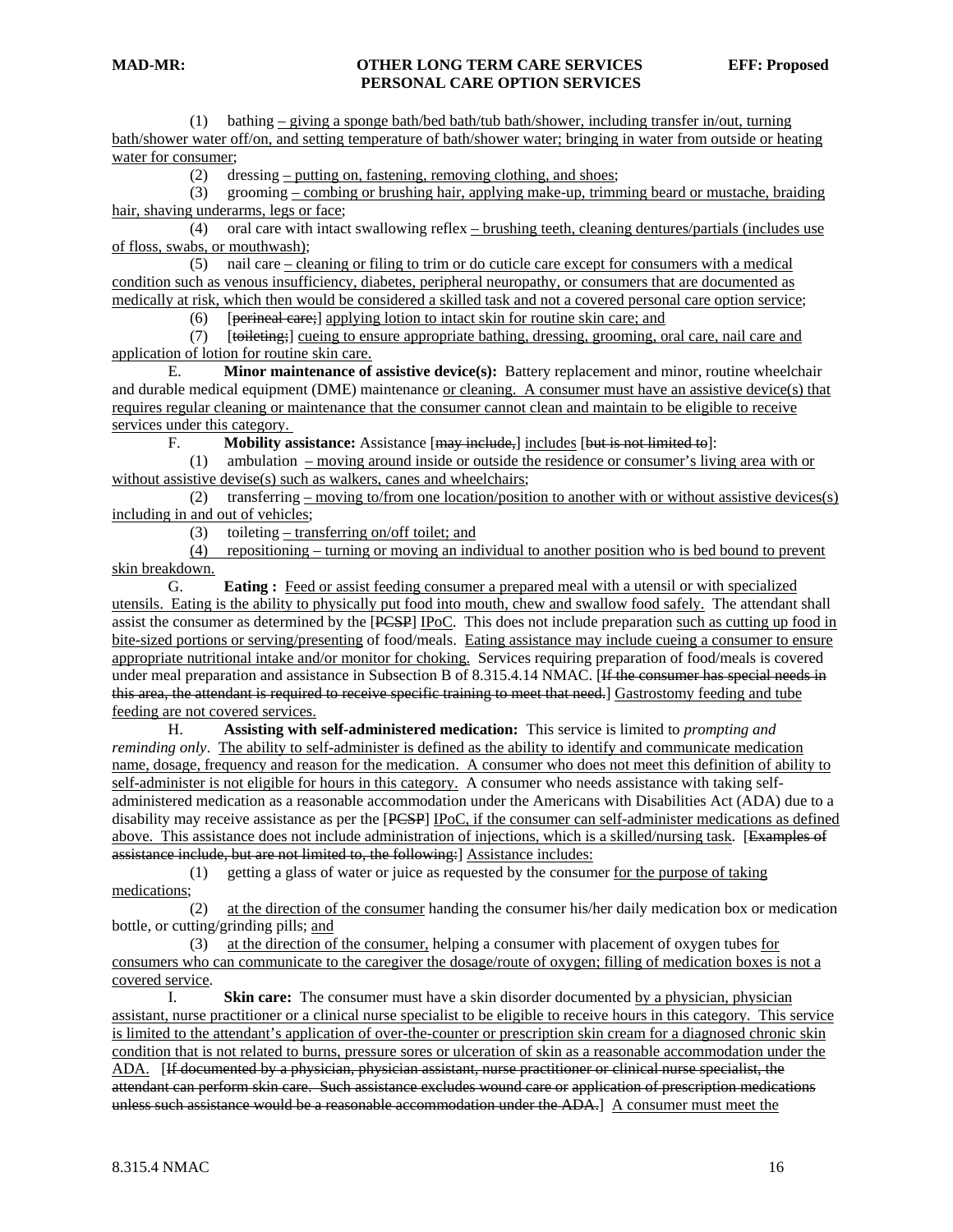definition of "ability to self-administer" defined in Subsection H of this section, to be eligible to receive time for application of a prescription medication as a reasonable accommodation under the ADA. Wound care/open sores and debriding/dressing open wounds are not covered services.

 J. **Cognitive assistance:** Cognitive assistance is intended [to keep the consumer on task, and increase or maintain the consumer's safety] for consumer safety, and to increase or maintain independence, and quality of life (e.g prevent from wandering). This service is primarily for a consumer with a [traumatic] brain injury, alzheimer's disease, a mental illness, dementia, developmental delay or a consumer who has suffered a stroke/CVA; a consumer with medical documentation of moderate to severe cognitive deficits; a consumer who does not have one of these diagnoses is not eligible to receive time under this category; those individuals who require prompting and cueing to complete their ADLs and IADLs are allotted time within a specific service; supervision and companionship are not covered services.

 K. **Household services:** This service assists the consumer in performing interior household activities as needed. Such activities are limited to the maintenance of the consumer's personal living area (i.e., kitchen, living room, bedroom, and bathroom). To maintain a clean and safe environment for the consumer [living], particularly a consumer living alone who may not have adequate support in his/her residence. [Examples of household] services include:

- (1) sweeping, mopping or vacuuming the consumer's carpets, hardwood floors, tile or linoleum;
- (2) dusting the consumer's furniture;
- (3) changing the consumer's linens;
- (4) washing the consumer's laundry;
- (5) cleaning the consumer's bathroom (tub  $[and/or]$  or shower area, sink, and toilet);

 (6) cleaning the consumer's kitchen and dining area (i.e., washing the consumer's dishes, putting the consumer's dishes away; cleaning counter tops, cleaning the area where the consumer eats, etc.); household services do not include cleaning up after other household members including dependents or pets.

L. **Shared households/living space**: Two or more consumers living in the same residence, (including assisted living facilities, shelter homes, and other similar living arrangements), who are receiving PCO services will be assessed both individually and jointly to determine services that are shared. Consumers sharing living space will be assessed as follows for services identified in Subsections B, C and K of 8.315.4.14 NMAC.

(1) individually to determine if the consumer requires unique assistance with the service; and

 (2) jointly with other household members to determine shared living space and common needs of the household; services will be allocated based on common needs, not based on individual needs, unless it has been assessed by the TPA or medicaid alternative designee, there is an individual need for provision of the service(s). (Common needs may include meals that can be prepared for several individuals; shopping/errands that can be done at the same time; laundry that can be done for more than one individual at the same time; dusting and vacuuming of shared living spaces), PCO hours allocated under these categories are based on the assessment of combined needs in the household without replacing natural and unpaid supports identified during the assessment. [8.315.4.14 NMAC - Rp 8 NMAC 4.MAD.738.8, 7/1/04; A, 3/15/10]

**8.315.4.15 NON-COVERED SERVICES:** The following services are not covered as New Mexico medicaid personal care option services:

A. [any task that must be provided by a person with professional or technical training as specified by state and federal law; services that require professional or technical training;

B. services that, due to the consumer's specialized medical needs, must be provided by a person with professional or technical training to avoid placing the consumer at risk;

C. services that are duplicative of other PCO services, such as billing for the individual provision of services to consumers who share living space and are allocated service hours on a proportional basis or other resources, such as hospice, assisted living, shelter home, or room and board facility;

- [B.] D.. services not approved in the consumer's approved [PCSP] IPoC;[and]
- [C.] E. childcare or personal care for other household members[.];
	- F. retroactive services;
- G. short-term care, interim care, or care for rehabilitative purposes;
- H. services provided to a consumer who does not have medicaid eligibility;
- I. assistance with finances and budgeting;
- J. scheduling of appointments for a consumer; and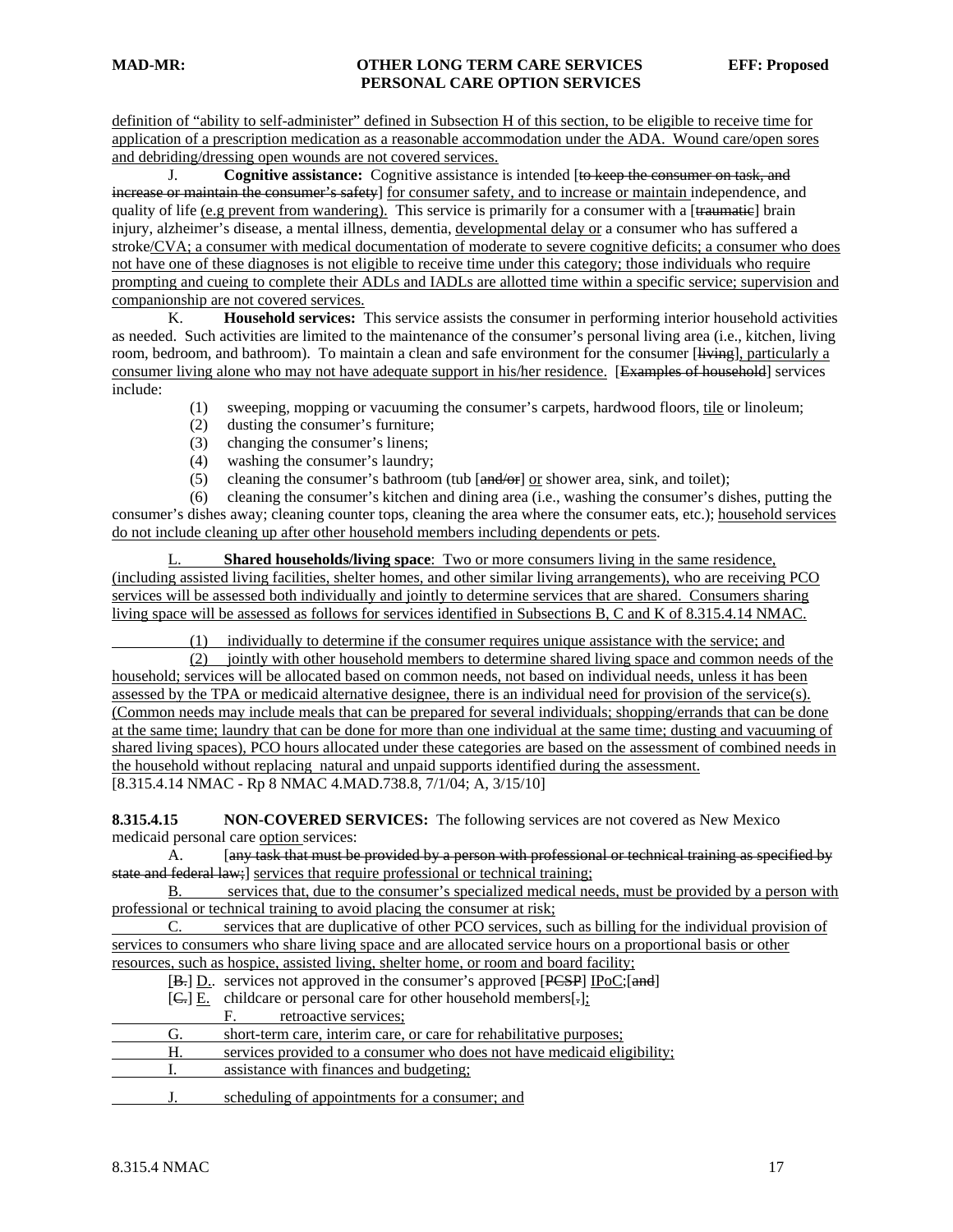K. range of motion exercises are not a covered service.

[8.315.4.15 NMAC - Rp 8 NMAC 4.MAD.738.9, 7/1/04; A, 3/15/10]

**8.315.4.16 THIRD-PARTY ASSESSOR (TPA):** The TPA [<del>or MAD's designee</del>] is responsible for making level of care (LOC) determinations based on criteria developed by [MAD] medicaid according to national standards (see Attachment II of 8.312.2-UR, *Long Term Care Services Utilization Review Instructions for Nursing Facilities,* available upon request from [MAD] medicaid. [developing personal care service plans (PCSP), issuing prior approvals, and making utilization reviews for all PCO consumers.] The TPA is responsible for making utilization reviews for all PCO consumers. The TPA (for FFS PCO) or medicaid's CoLTS MCO (for managed care) is responsible for issuing prior authorizations. Annually, the TPA or [MAD's designee] other medicaid designee will [explain, in detail, the two service delivery models, consumer-directed and consumer-delegated, annually; and is also required to provide the consumer with informational materials that explain both models and the PCO program in general] provide detailed explanation of the consumer-directed and consumer-delegated models of PCO services delivery. The TPA is not authorized to contract with any medicaid approved PCO agency to carry out TPA responsibilities. The TPA's responsibilities are as described below.

 A. **Level of care (LOC):** To be eligible for PCO services, a consumer must meet the level of care required in a nursing facility<sup>[+</sup>, the medical eligibility criteria entails two distinct levels of care: a high nursing facility (HNF) or low nursing facility (LNF),]; the CoLTS MCO or other medicaid designee must contact the consumer within a minimum of 90 days, prior to the expiration of the approved LOC to begin the LOC determination process for PCO services, to ensure the consumer does not experience a break in PCO services, Attachment II of 8.312.2- UR, *Long Term Care Services Utilization Review Instructions for Nursing Facilities*. A level of care packet is developed and submitted to the TPA and approved by the TPA [or MAD's designee].

(1) The LOC packet must include:

(a) a current (within the last  $[12]$  6 months) approved medical assessment form  $[MAD 075]$ signed by a physician, physician assistant, nurse practitioner or, clinical nurse specialist;

(b) any other information or medical justification documenting the consumer's [<del>functions]</del> functional abilities; and

 (c) an assessment of the consumers functional needs, performed by either the TPA or CoLTS MCO designee.

(2) The TPA [or MAD's designee] will use the LOC packet to:

 (a) make all LOC determinations for all consumers requesting [services under the] personal care option [program] services;

(b) approve the consumers LOC for a  $\overline{\text{[minimum]}}$  maximum of one year (12 consecutive months); and a new LOC determination must be made annually to ensure the consumer continues to meet medical eligibility criteria for PCO services; each LOC determination must be based on the consumer's current medical condition and need of service(s) and may not be based on prior year LOC determinations;

(c) contact consumer within a minimum of  $[\overline{\text{miney (90)}}]$  90 days, prior to the expiration of the approved LOC, to [being] begin [LOC determination process for PCO services, to ensure the consumer does not experience a break in PCO services] the re-assessment process for PCO services.

B. **In-Home Assessment:** The TPA or medicaid's CoLTS MCO designee must:

 (1) perform an assessment of the consumer's functional needs, in the consumer's place of residence; (2) explain both service delivery models, consumer-directed and consumer-delegated to the consumer or his/her personal representative and provide the consumer or his/her personal representative with informational material, allowing the consumer to make the best educated decision possible regarding which model he/she will elect. A copy of the consumer's or personal representative's responsibilities in Subsection A of 8.315.4.10 NMAC or Subsection A of 8.315.4.11 NMAC must be provided to each consumer or personal representative, at every annual assessment, based on the service delivery model he/she has elected; and

 (3) jointly assess consumers that share living space for meal preparation, assistance services, support services and household services and allocate time based on the assessment of common needs of the household; documentation must be submitted and the individual assessment must support the medical or individual need for provision of these services; the TPA or medicaid's CoLTS MCO designee must take into consideration natural and unpaid supports for a consumer who resides with other family members and determine if he/she is eligible to receive services pursuant to identified categories under 8.315.4.14 NMAC.

 $[\frac{(3)}{2}]$  C. [An] A PCO agency that does not agree with the LOC determination made by the third-party assessor or MAD's designee [may]: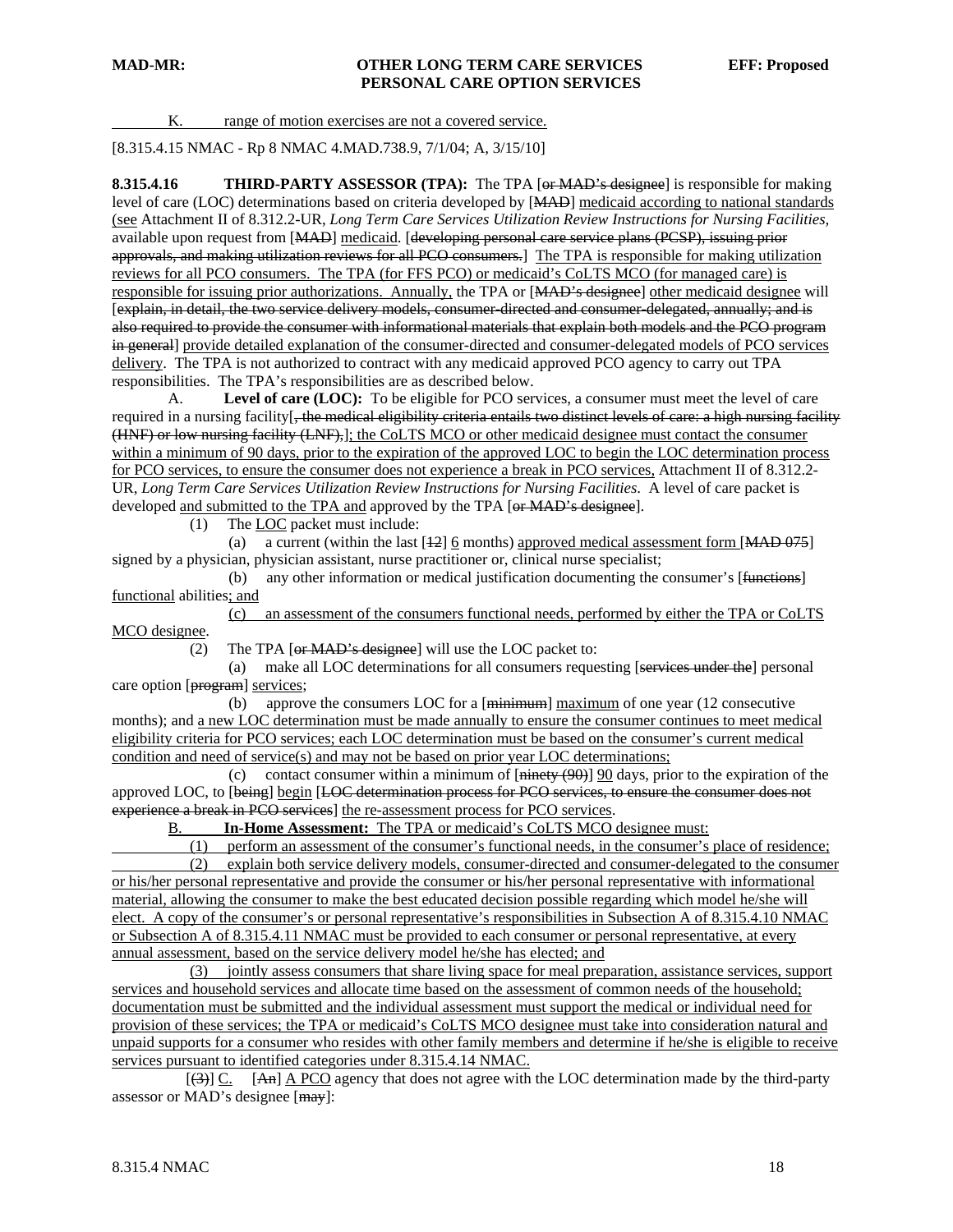$[\textbf{(a)}] (1)$  may request a re-review  $[\textbf{and}/\textbf{or}]$  or reconsideration pursuant to medicaid oversight policies, 8.350.2 NMAC, *Reconsideration of Utilization Review Decisions* [MAD-953]; and

 $[\phi]$  (2) is responsible for submitting the additional medical justification to the TPA or MAD's designee and adhering to the timelines as out lined in medicaid oversight policies, 8.350.2 NMAC, *Reconsideration of Utilization Review Decisions* [MAD-953].

 [(4)] D. A consumer that does not agree with the LOC determination made by the TPA or MAD's designee may request a fair hearing pursuant to 8.352.2 NMAC, *Recipient Hearings*. Consumers enrolled in a CoLTS MCO who disagree with authorized number of hours may also utilize the CoLTS MCO grievance and appeal process.

 $[65]$  E. Agencies that have identified a consumer with a declining health condition or whose needs have changed and believe the consumer is in need of more or fewer services should [refer the consumer to] notify the TPA or MAD's designee in writing for an additional assessment or LOC determination.

 $[66]$  F. Agencies who are providing PCO services to a consumer who becomes eligible for  $[4]$ would like to be placed onto the] a HCBS, except for the CoLTS 'c" waiver, must [submit a new LOC packet to MAD's utilization review contractor (UR) as outlined in UR policy for HCBS waivers] coordinate with the consumer's service coordinator to ensure that the consumer does not experience a break in services or that services do not overlap; coordination must include the effective date PCO services are to stop and HCBS waiver services are to begin.

[8.315.4.16 NMAC – Rp 8 NMAC 4.MAD.738.11 & 12, 7/1/04; A, 3/15/10]

[B. **Personal care service plan (PCSP)] 8.315.4.17 INDIVIDUAL PLAN OF CARE (IPoC):** 

A. [The PCSP (MAD 058)] An individual plan of care (IPoC) is developed and personal care services are [allocated] identified, in conjunction with the independent in-home assessment (MAD 057, *The Personal Care Option Assessment Form)*[and the current medical assessment form (MAD 075) for all consumers requesting services or continued services under the PCO program.] or other approved assessment form . The PCO Agency develops an IPoC using authorization, task list, and natural support information provided by the TPA or medicaid's CoLTS MCO designee. The finalized IPoC contains approved daily tasks, for a period of seven days at a time, to be performed by the attendant based on the consumer's daily needs. Only those services identified as instrumental activities of daily living (IADLs) may be moved to another day within a seven-day IPoC. Any tasks not performed by the attendant for any reason cannot be banked or saved for a later date.

 $[(1)$  The TPA or MAD's designee will:

(a) conduct an in-home assessment (MAD 057) in the consumer's home;

 (b) explain both service delivery models, consumer-directed and consumer-delegated to the consumer and/or his/her personal representative and provide the consumer and/or his/her personal representative with informational material, allowing the consumer to make the best educated decision possible regarding which model he/she will elect;

 (c) determine and allocate personal care services using the LOC packet and the in-home assessment (MAD 057) for the duration of one year (12 consecutive months);

 (d) develop a PCSP in-conjunction with the consumer or his/her personal representative; participation in the development of a PCSP is not separately reimbursable for consumers or his/her personal representatives; the TPA or MAD's designee must ensure the consumer has participated in the development of the plan and that the PCSP is reviewed and signed by the consumer and/or the consumer's personal representative; a signature on the PCSP indicates that the consumer an/or personal representative agrees with the allocation of hours made by the TPA or MAD's designee and understands what services will be provided on a weekly basis and for the duration of one year; if a consumer is unable to sign the PCSP and the consumer does not have a personal representative, a thumbprint or personal mark (i.e., an "X") will suffice; if signed by a personal representative, the TPA or MAD's designee and the agency must have documentation in the consumer's file verifying the individual is the consumer's personal representative; the PCSP must include the following:

 (i) description of the functional level of the consumer as evidenced by the primary care physician's clinical evaluation, including mental status, intellectual functioning and other supporting documentation; (ii) statement of the nature of the specific limitations and the specific needs of the consumer for personal care services;

 (iii) specific description of the attendant's responsibilities, including tasks to be performed by the attendant and any special instructions related to maintaining the health and safety of the consumer; (iv) a description of intermediate and long range service goals, which includes the scope and duration of services, how goals will be attained and the projected timetable for their attainment.]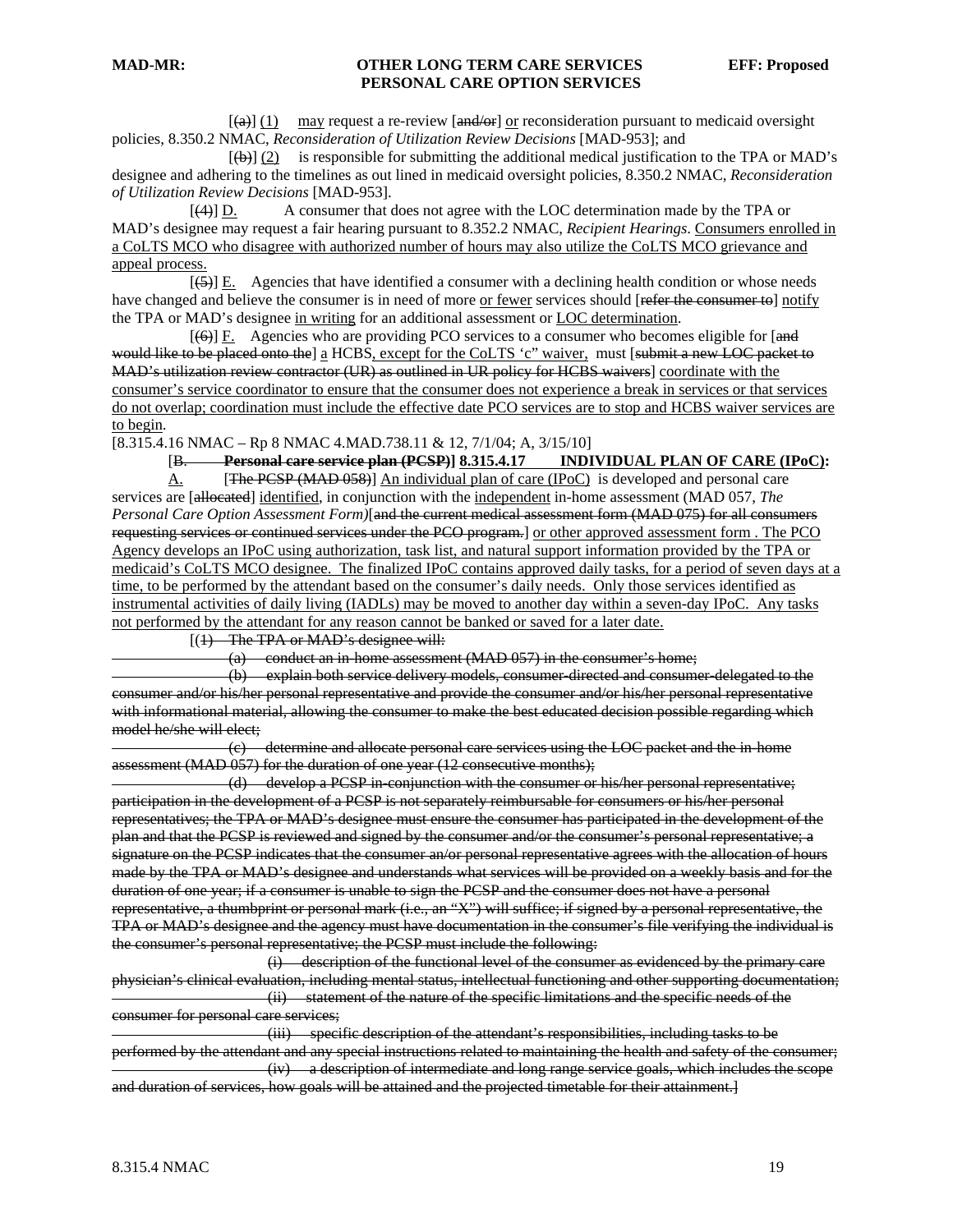(v) a statement describing the most integrated setting necessary to achieve the goals identified in the plan; and

 (vi) a prior authorization (PA) number issued to the agency of the consumer's choice, for on-going billing purposes; a billing code approved by the Medicaid designee must be tied to the PA based on the consumer's elected model of service delivery.]

(1) The TPA or medicaid CoLTS MCO designee will:

 (a) provide authorized hours, task and natural support information for the PCO agency to develop an IPoC in conjunction with the consumer or his/her personal representative; participation in the development of a IPoCis not separately reimbursable for consumers or his/her personal representatives;

 (b) jointly assess consumers that share living space for meal preparation, assistance services, support services and household services and allocate appropriate proportions to each consumer according to the common needs of the household and the number of consumers sharing the services.

(2) [Personal care agencies] The PCO agency must:

(a) develop the IPoC and include the following:

 (i) a specific description of the attendant's responsibilities, including tasks to be performed by the attendant and any special instructions related to maintaining the health and safety of the consumer; and

 (ii) a prior authorization (PA) number issued to the agency of the consumer's choice for on-going billing purposes; a HCPC code must be tied to the PA based on the consumer's elected model of service delivery.

 (b) ensure the consumer has participated in the development of the plan and that the IPoC is reviewed and signed by the consumer or the consumer's personal representative; a signature on the IPoC indicates that the consumer or the consumer's personal representative [agrees with the allocation of hours made by the TPA or MAD's designee and understands what services have been identified and that services will be provided on a weekly basis [and] for [the duration] a maximum of one year; if a consumer is unable to sign the [PCSP] IPoC and the consumer does not have a personal representative, a thumbprint or personal mark (i.e., an "X") will suffice; if signed by a personal representative, the [MAD's] medicaid's designee and the agency must have documentation in the consumer's file verifying the individual is the consumer's personal representative;

 $[(e)$  approve PCO services for the duration of one year  $(12)$  consecutive months);

 (c)maintain an approved IPoC for PCO services for a maximum of one year (12 consecutive months); a new IPoC must be developed at least annually, to ensure the consumer's current needs are being met; a. A consumer's previous year IPoC is not used or considered in developing a new IPoC and allocating services; a new IPoC must be developed independently at least every year based on the consumer's current medical condition and need of services; the tasks and number of hours in the IPoC must match the authorized tasks and number of hours on the authorization;

 $[f(f)]$  (d) provide the consumer with a copy of their approved  $[PCSP]$  IPoC; and

 $[\frac{\alpha}{\alpha}]$  (e) contact consumer within a minimum of ninety (90) days, prior to the expiration of the approved PCSP, to begin the re-assessment process for PCO services, to ensure the consumer does not experience a break in PCO services.

(3) Personal care agencies must:

(a) obtain an approved task list/PA from [the consumer] the TPA or medicaid CoLTS MCO

(b) refer consumers to the TPA or  $[MAD's]$  medicaid's CoLTS MCO designee who do not ensure the consumer has participated in the development of the plan and that the IPoC is reviewed and signed by the consumer or the consumer's personal representative; a signature on the IPoC indicates that the consumer or the consumer's personal representative [agrees with the allocation of hours made by the TPA or MAD's designee and] understands what services have been identified and that services will be provided on a weekly basis for a maximum of one year; if a consumer is unable to sign the IPoC and the consumer does not have a personal representative, a thumbprint or personal mark (i.e., an "X") will suffice; if signed by a personal representative, the medicaid's designee and the agency must have documentation in the consumer's file verifying the individual is the consumer's personal representative; utilize services or the full amount of allocated services on the IPoC for [90 consecutive days] review;[. Documentation] documentation must be in the consumer's file demonstrating that a consumer has not utilized the full amount of hours allocated on the IPoC; and

 (c) submit a personal care transfer/closure form (MAD 062 or other approved transfer/closure form) to the TPA or [MAD's] medicaid's designee to close out a consumer's personal care services who has passed away or who has not received services for 90 consecutive days.

designee;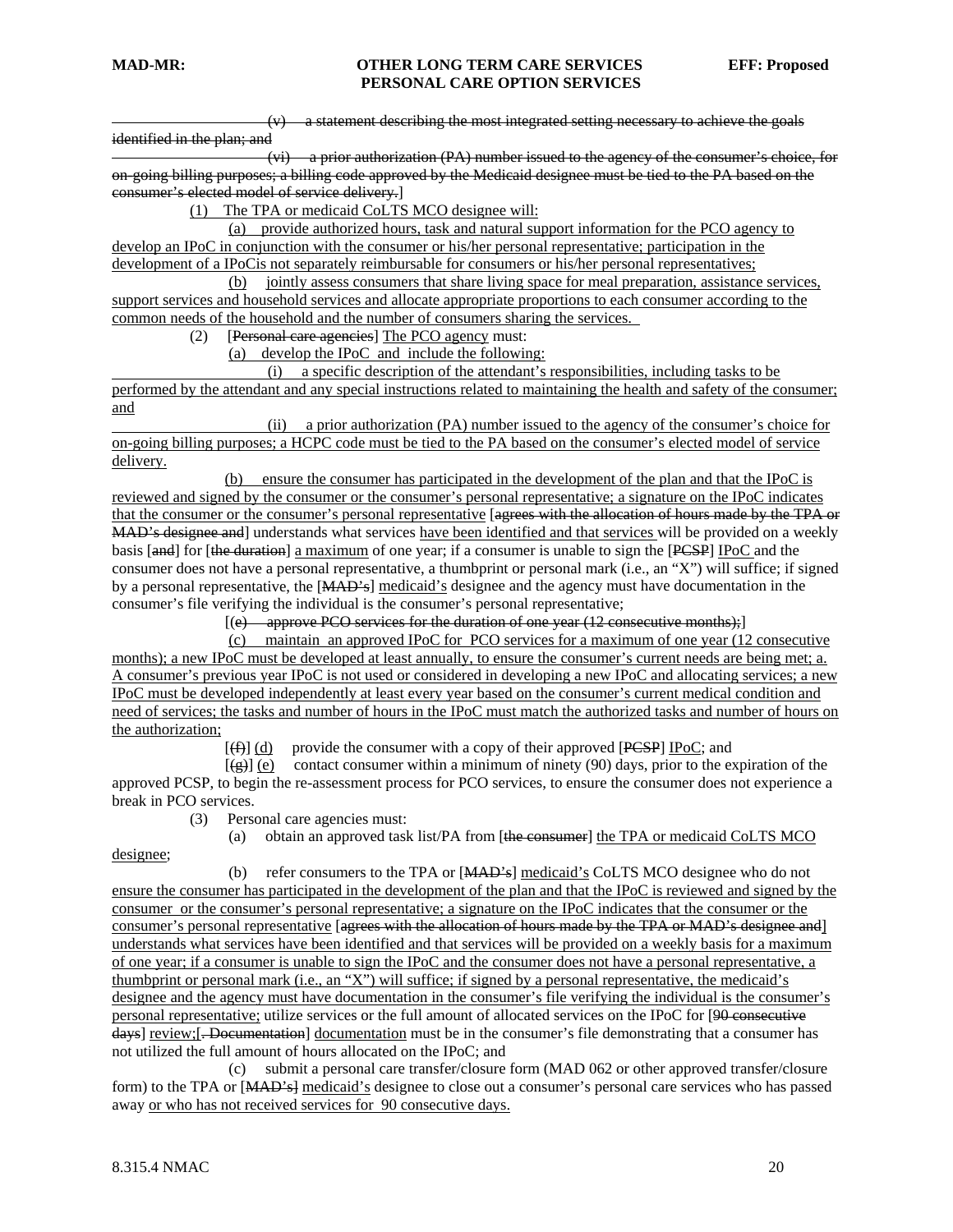| Personal care services are to be delivered in the state of New Mexico only. Consumers who                          |
|--------------------------------------------------------------------------------------------------------------------|
| require personal care services out of the state, for medically necessary reasons only, must obtain ALTSD PCO       |
| program approval prior to leaving the state. The following must be submitted for consideration to the program when |
| requesting medically necessary out-of-state services:                                                              |
| a letter from the PCO agency requesting an out-of-state exception and reason for request;<br>(a)                   |
| the letter must include:                                                                                           |
| the consumer's name and social security number;<br>(i)                                                             |
| how time sheets/logs/check off list will be transmitted and payroll checks issued to the<br>(ii)                   |
| attendant;                                                                                                         |
| date the consumer will be leaving the state, including the date of the medical<br>(iii)                            |
| procedure or other medical event, and anticipated date of return; and                                              |
| where the consumer will be housed after the medical procedure.<br>(iv)                                             |
| a letter or documentation from the physician or surgeon verifying the date of the medical<br>(b)                   |
| procedure; and                                                                                                     |
| a copy of the consumer's approved (IPoC) and a proposed adjusted revision of services to<br>(c)                    |
| be provided during the time the consumer is out-of-state; support services and household services will not be      |
| approved unless justified; if the consumer has been approved for services under self-administered medications, a   |
| statement from the doctor must be included indicating the consumer will continue to have the ability to self-      |
| administer for the duration he/she is out-of-state.                                                                |
| [8.315.4.16 NMAC - Rp 8 NMAC 4.MAD.738.11 & 12, 7/1/04; A, 8/13/04; 8.315.4.16 NMAC - Rn & A,                      |
| 8.315.4.17 NMAC, 3/15/10]                                                                                          |
|                                                                                                                    |
| PRIOR APPROVAL AND UTILIZATION REVIEW: All [medicaid] personal care<br>$[8,315,4.17]$ $8,315,4.18$                 |
| services are subject to utilization review for medical necessity and program compliance. [Reviews by MAD or its    |
| designee and/or the TPA may be performed before services are furnished, after services are furnished, before       |
| payment is made, or after payment is made.] See 8.302.5 NMAC, Prior Approval And Utilization Review. [Once         |
| enrolled, personal care providers receive instructions and documentation forms necessary for prior approval and    |
| claims processing.                                                                                                 |
| A. The agency must obtain an approved PCSP with a prior authorization number from the consumer,                    |
| issued by the TPA or MAD's designee to ensure the consumer has been approved to receive personal care services;    |
| B. PCO services must be included in the consumer's PCSP and must be approved by the TPA.                           |
| Services for which prior approval was obtained remain subject to utilization review at any point in the payment    |
| process. Agencies/consumers may be reviewed/audited by MAD, UR or MAD's designee at anytime to determine           |
| that need, delivery of service and quality of care are being met;                                                  |
| Prior approval of services does not guarantee that individuals are eligible for medicaid. Personal                 |
| care agencies must verify that individuals are eligible for medicaid at the time services are furnished; and       |
| D. An agency that does not agree with prior approval denials or other review decisions made by the                 |
| TPA or MAD's designee may:                                                                                         |
| (a) request a re-review or reconsideration pursuant to medicaid oversight policies, 8.350.2 NMAC,                  |
| Reconsideration of Utilization Review Decisions [MAD 953]; and,                                                    |
| (b) is responsible for submitting the additional information and medical justification to the third party          |
| assessor or MAD's designee and adhering to the timelines as out lined in medicaid oversight policies, 8.350.2      |
| NMAC, Reconsideration of Utilization Review Decisions[MAD 953].                                                    |
| E. A consumer who does not agree with prior approval denials or other review decisions made by the                 |
| TPA or MAD's designee may request a fair hearing pursuant to 8.352.2 NMAC, Recipient Hearings.] All personal       |
| care services require prior level of care approval by medicaid's designated TPA/UR contractor; therefore,          |
| retroactive services are not authorized. All personal care services provided through a medicaid CoLTS MCO          |
|                                                                                                                    |

designee shall then be authorized by the managed care organization in which the consumer is enrolled.

 A. The medicaid designated TPA/UR contractor, will perform a utilization review for medical necessity. The TPA/UR contractor or the medicaid CoLTS MCO designee makes final authorization of personal care services using:

(1) the TPA-approved LOC determination; and

 (2) an assessment conducted by the medicaid designated TPA/UR or medicaid CoLTS MCO designee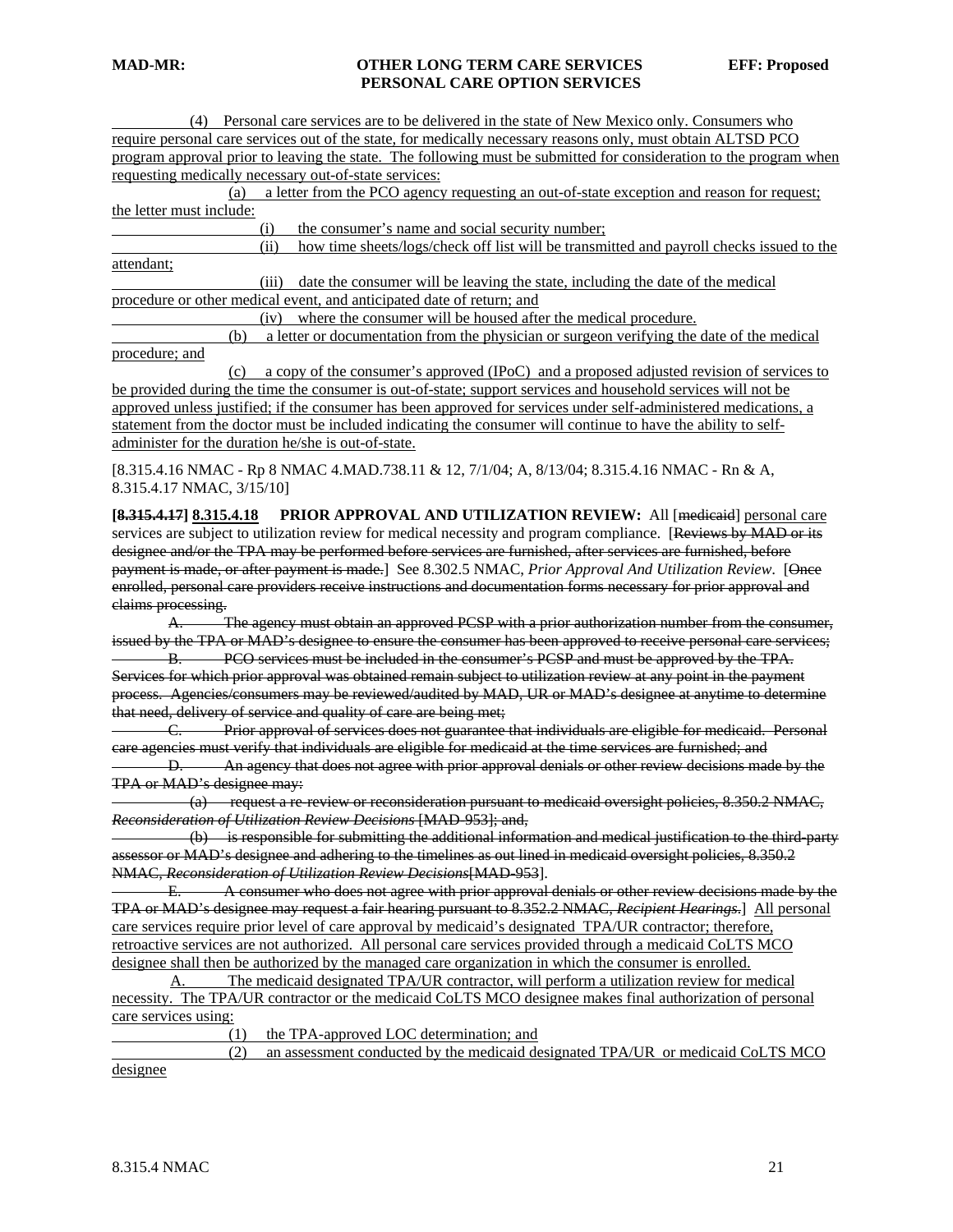B. The PCO agency must obtain an approved task list and prior authorization number from the medicaid designated TPA/UR or medicaid CoLTS MCO designee to ensure the consumer has been approved to receive personal care services;

C. Services for which prior approval was obtained remain subject to utilization review at any point during the consumer's plan year.

 D. Prior approval of services does not guarantee that an individual is eligible for medicaid. Personal care agencies must verify monthly all individuals' financial eligibility for medicaid prior to providing services; and

E. A PCO agency that does not agree with prior approval, denials or other review decisions made by any medicaid designee may:

 $[\textbf{(a)}](1)$  request a re-review or reconsideration pursuant to medicaid oversight policies, 8.350.2 NMAC, *Reconsideration of Utilization Review Decisions* [MAD-953]; and,

 $[(\theta)](2)$  is responsible for submitting the additional information and medical justification to the [third] –party assessor or MAD's designee] medicaid's designated TPA/UR and adhering to the timelines outlined in medicaid oversight policies, (as cited above).

F. A consumer who does not agree with prior approval, denials or other review decisions made by the TPA or [MAD's] medicaid's designee may request a fair hearing pursuant to 8.352.2 NMAC, *Recipient Hearings*. Consumers enrolled in a CoLTS MCO who disagree with authorized number or type of services may also utilize the CoLTS MCO grievance and appeal process.

[8.315.4.17 NMAC - Rp 8 NMAC 4.MAD.738.13, 7/1/04; 8.315.4.17 NMAC - Rn & A, 8.315.4.18 NMAC, 3/15/10]

**[8.315.4.18] 8.315.4.19 TRANSFER PROCESS FOR PCO SERVICES:** A consumer wishing to transfer services to another medicaid approved personal care agency may request to do so[, for any reason, once within a plan year or when moving to another county without prior approval from MAD or its designee]. [All other transfers] Transfers within the plan year may be requested by the consumer, but must be approved by [MAD or its designee] medicaid TPA/UR contractor (for FFS PCO or medicaid CoLTS MCO designee prior to the agency providing PCO services to the consumer. All requests for change of service model from directed to delegated must be approved by medicaid TPA/UR contractor (for FFS PCO) or medicaid CoLTS MCO designee prior to the receiving agency providing services to the consumer. Transfers may only be initiated by the consumer and may not be requested by the attendant as a result of an employment issue. [The consumer must give the reason for the requested transfer. A consumer requesting more than one transfer which is not related to moving to another county within a plan year will be sent to MAD or its designee by the TPA for processing.] For consumers enrolled in a CoLTS MCO, the transfer process is determined by the MCO and should be initiated by the consumer through the consumer's assigned service coordinator. The consumer must give the reason for the requested transfer.

 A. A transfer requested by a consumer may be denied by MAD or its designee for the following reasons:

(1) the consumer is requesting more hours;

(2) the consumer's attendant or family member is requesting the transfer;

(3) the consumer has requested [3] three or more transfers within a six-month period;

(4) the consumer wants their legal guardian, spouse or attorney-in-fact to be their attendant [who has previously been denied by MAD or its designee];

 (5) the consumer wants an individual to be their attendant who has not successfully passed a nationwide criminal history screening;

 (6) the consumer wants an attendant who has been terminated from another agency for fraudulent activities;

 (7) the attendant does not want to complete the mandated trainings under the consumer-delegated model; [and]

 (8) the consumer does not wish to comply with the medicaid or PCO program policies and procedures[.] ; and

 (9) there is reason to believe that solicitation has occurred as defined in 8.315.4.22 NMAC, *pco reimbursement.* 

B. [MAD] The TPA/UR contractor (for FFS PCO) or the medicaid CoLTS MCO [or its] designee will notify the consumer, the TPA and both the originating agency and the receiving agency of its decision and [MAD or its designee] has 15 working days after receiving the request from the TPA, to make a decision. The consumer must work with the medicaid TPA/UR contractor or medicaid CoLTS MCO designee to verify their request.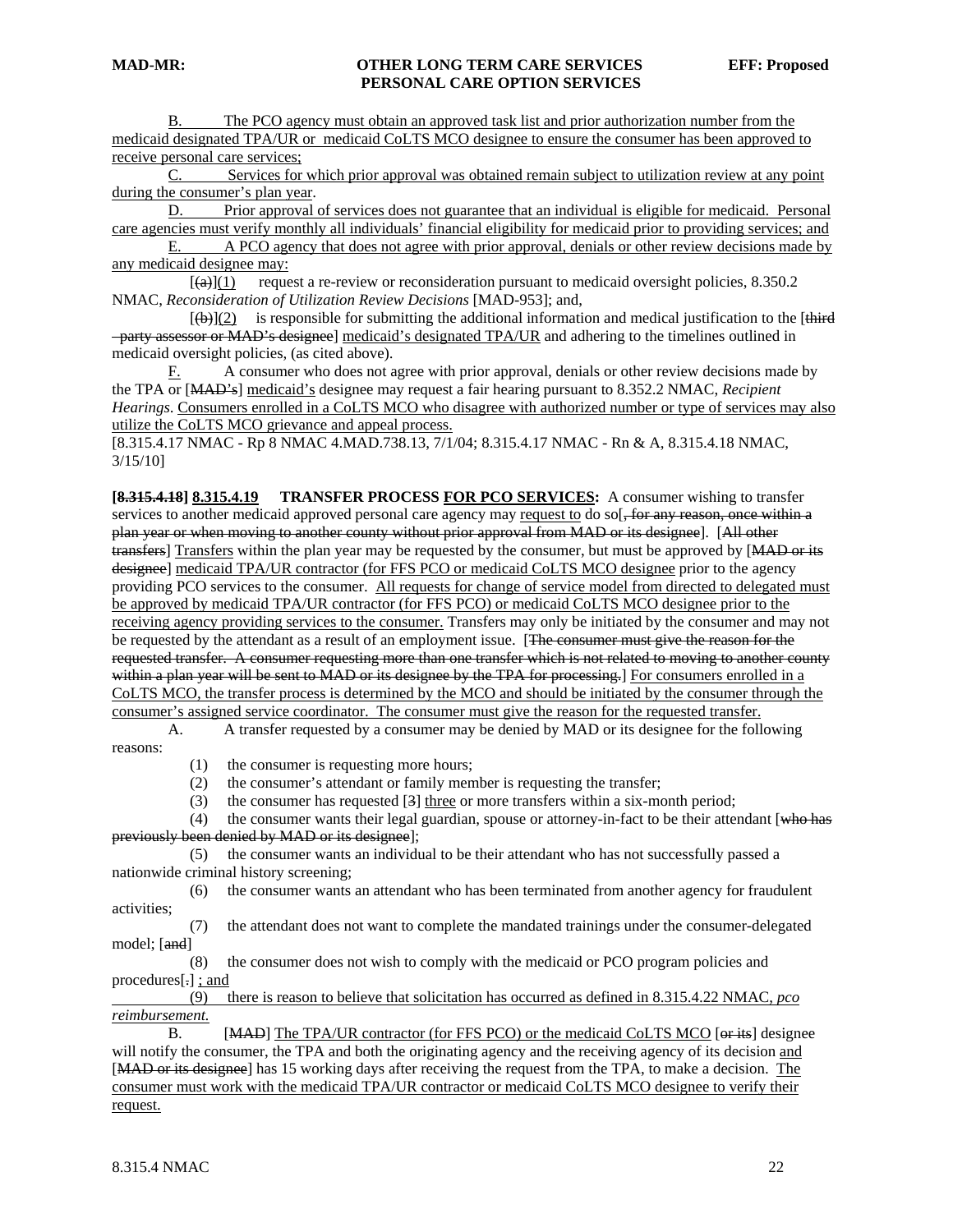C. A consumer who does not agree with [MAD or its designee's] the decision may request a fair hearing pursuant to 8.352.2 NMAC, *Recipient Hearings*. The originating agency is responsible for the continuance of PCO services throughout the fair hearing process. Consumers enrolled in a CoLTS MCO who disagree with authorized number of hours may also utilize the CoLTS MCO grievance and appeal process.

D. The following is the process for submitting a transfer request:

 (1) The consumer must inform their CoLTS MCO of the desire to transfer PCO agencies; the CoLTS MCO approves or denies requested transfer; if approved, CoLTS works with both the agency he/she is currently receiving services from (originating agency) and the agency he/she would like to transfer to (receiving agency) about the transfer request to effect the transfer; consumers in FFS PCO must request a PCO agency transfer through the TPA/UR contractor.

 (2) [The receiving agency must contact the originating agency to discuss and agree on a transfer date in which the receiving agency will begin services and the originating agency will end services. Agencies should factor in, at a minimum, 10 workings days for the TPA to process the paperwork | Originating agencies are [not] responsible for [submitting paperwork to the TPA or MAD's designee to close services when transferring a consumer to another agency.] continuing service provision until the transfer is complete;

 (3) [The receiving agency is responsible for completing the personal care transfer/closure form (MAD 062) and ensuring the consumer/personal representative has signed and dated the form.] Both the originating and receiving PCO agencies are responsible for following approved transfer procedures (either CoLTS MCO or TPA/UR transfer procedures);

 [(4) The receiving agency should send the signed MAD 062 to the originating agency for signature. All three original signatures must be present for the TPA or MAD's designee to process the transfer.

 $[5]$  (4) [The receiving agency should mail the signed MAD 062 to the originating agency for signature. All three original signatures must be present for the TPA or MAD's designee to process the transfer. After CoLTS MCO verification of consumer's request, medicaid's CoLTS MCO designee will process the transfer request within 15 working days of receiving the transfer request. For FFS PCO transfer requests, TPA/UR contractor will verify and process; and

 $(6)$ ] (5) [The originating agency must sign and mail the MAD 062, along with a copy of the consumers current PCSP (MAD 058), to the receiving agency within 48 hours of receiving the form. If the originating agency is disputing the transfer request for any reason, the agency should mark "disputing transfer" on the agency signature line and mail the MAD 062 to the receiving agency.] Medicaid's CoLTS MCO designee or TPA/UR contractor will issue a new prior authorization number to the receiving agency and make the transfer date effective 10 business days from the date of processing the transfer request with new dates of service and units remaining for the remainder of the IPoC year; medicaid's CoLTS MCO designee or TPA/UR contractor will notify the consumer and the originating and receiving PCO agencies.

[(6) The receiving agency must mail the MAD 062 to the TPA or MAD's designee for processing;

 (7) The TPA or MAD's designee will issue a new prior authorization number to the receiving agency with new dates of service and units remaining for the remainder of the PCSP year. The TPA or MAD's designee will notify the consumer, by giving the consumer a revised PCSP to give to the receiving agency.

(8) The consumer is responsible for providing the receiving agency with the revised PCSP.

 (9) The TPA or MAD's designee is responsible for tracking the number of transfer requests submitted by a consumer. If the TPA or MAD's designee determines that the consumer has exceeded the allowable number of transfers, or has received a transfer request marked "disputing transfer" the TPA or MAD's designee will mail the transfer request to MAD or its designee for approval or denial.]

[8.315.4.18 NMAC - N, 7/1/04; 8.315.4.18 NMAC - Rn & A, 8.315.4.19 NMAC, 3/15/10]

**[8.315.4.19] 8.315.4.20 CONSUMER DISCHARGE PROCESS BY PCO AGENCY:** The PCO agency may discharge a consumer for a justifiable reason. Prior to initiating discharge, the PCO agency must send a notice to medicaid or its designee for approval. Once approved by medicaid or its designee, the PCO agency may initiate the discharge process by means of a [thirteen (13)] 30-day written notice to the consumer [and MAD or its designee]. The notice must include the consumer's right to [a] request a fair hearing and must include the justifiable reason for the agency's decision to discharge. [The agency must send the notice to MAD or its designee for approval prior to sending the notice to the consumer.]

 A. A PCO agency may discharge a consumer for a justifiable reason. A justifiable reason for discharge may include:

 (1) staffing problems (i.e., excessive request for change in attendants (three [(3)] or more in a 30-day period);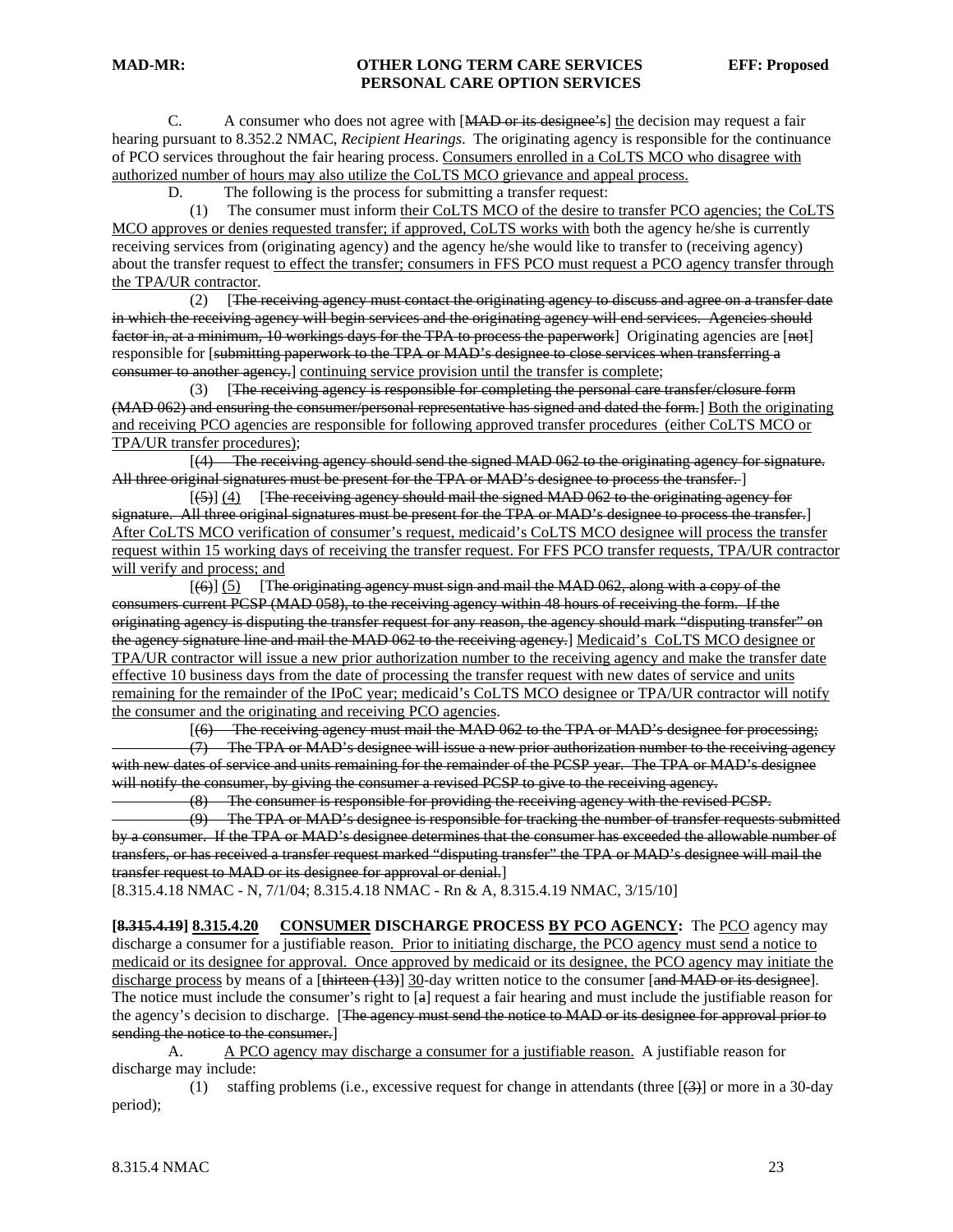(2) a consumer demonstrates a pattern of verbal/physical abuse of attendants or agency personnel, includes use of vulgar/explicit language, verbal or physical sexual harassment, excessive use of force, verbal or physical intimidating threats); the agency or attendant must have documentation demonstrating the pattern of abuse; the agency may also discharge a consumer if the life of an attendant or agency's staff member is believed to be in immediate danger;

 (3) a consumer [and/or] or family member demonstrates a pattern of uncooperative behavior including not complying with agency or medicaid policy; not allowing the PCO agency to enter the home to provide services; and continued requests to provide services not approved on the PCSP; [the agency or attendant must have documentation demonstrating a pattern of uncooperative behavior;]

- (4) illegal use of narcotics $[-\text{er}\,\text{algebra}\,]$
- (5) fraudulent submission of timesheets[.] ; or

 (6) living conditions or environment that may pose a health or safety risk or cause harm to the personal care attendant, employee of an agency, TPA, or other medicaid designee.

 B. The PCO agency must provide the consumer with a current list of medicaid-approved personal care agencies that service the county in which the consumer resides. The PCO agency must assist the consumer in the transfer process and must continue services throughout the transfer process. If the consumer does not [elect] select another PCO agency, in the 13-day time frame, the current PCO agency must [continue services until [MAD] or its designee can arrange for the consumer's services to continue through another agency accepts the consumer] inform the consumer that a break in services will occur until the consumer selects an agency. The discharging agency may not ask the [<del>TPA or MAD's</del>] medicaid's designee to [elose] terminate the consumer's PCO services.

 C. A consumer has a right to appeal the agency's decision to suspend services as outlined in 8.352.2 NMAC, *Recipient Hearing Policies*. A recipient has 90 days from the date of the suspension notice to request a fair hearing.

[8.315.4.19 NMAC - N, 7/1/04; 8.315.4.19 NMAC - Rn & A, 8.315.4.20 NMAC, 3/15/10]

#### **8.315.4.21 CONSUMER DISCHARGE PROCESS BY STATE**: Medicaid or its designee reserves the right to exercise its authority to discontinue the consumer's receipt of PCO services due to the consumer's noncompliance with medicaid program requirements. The consumer's discontinuation of PCO program services does not affect his/her medicaid eligibility. The consumer may be discharged for a justifiable reason by means of a 13 day written notice to the consumer. The notice will include duration of discharge, which may be permanent, the consumer's right to request a fair hearing, and the justifiable reason for the decision to discharge. A justifiable reason for discharge may include:

 (1) staffing problems (i.e., excessive request for change in attendants (three or more in a 30-day period, excessive requests for transfers to other agencies or excessive agency discharges);

 (2) a consumer who demonstrates a pattern of verbal/physical abuse of attendants, agency personnel, or state staff, including use of vulgar/explicit language, verbal or physical sexual harassment, excessive use of force, verbal or physical intimidating threats;

 (3) a consumer or family member who demonstrates a pattern of uncooperative behavior including, not complying with agency, medicaid program requirements and/or policies or procedures;

(4) illegal use of narcotics;

(5) fraudulent submission of timesheets; or

(6) unsafe or unhealthy living conditions or environment.

[8.315.4.21 NMAC - N, 3/15/10]

**[8.315.4.20] 8.315.4.22 REIMBURSEMENT:** A medicaid-approved personal care agency will process billings in accordance with the following:

 A. Agencies must submit claims for reimbursement on the HCFA-1500 claim form or its successor. See 8.302.2 NMAC, *Billing for Medicaid Services*. Once enrolled, agencies receive instructions on documentation, billing, and claims processing. Claims must be filed per the billing instructions in the medicaid manual. Personal care agencies must use ICD-9 diagnosis codes when billing for medicaid services.

- B. Reimbursement for personal care services is made at the lesser of the following:
	- (1) the provider's billed charge;
	- (2) the MAD fee schedule for the specific service or procedure; or
	- (3) the agency's billed charge must be its usual and customary charge for services.
- (4) "usual and customary charge" refers to the amount an individual provider charges the general

public in the majority of cases for a specific service and level of service.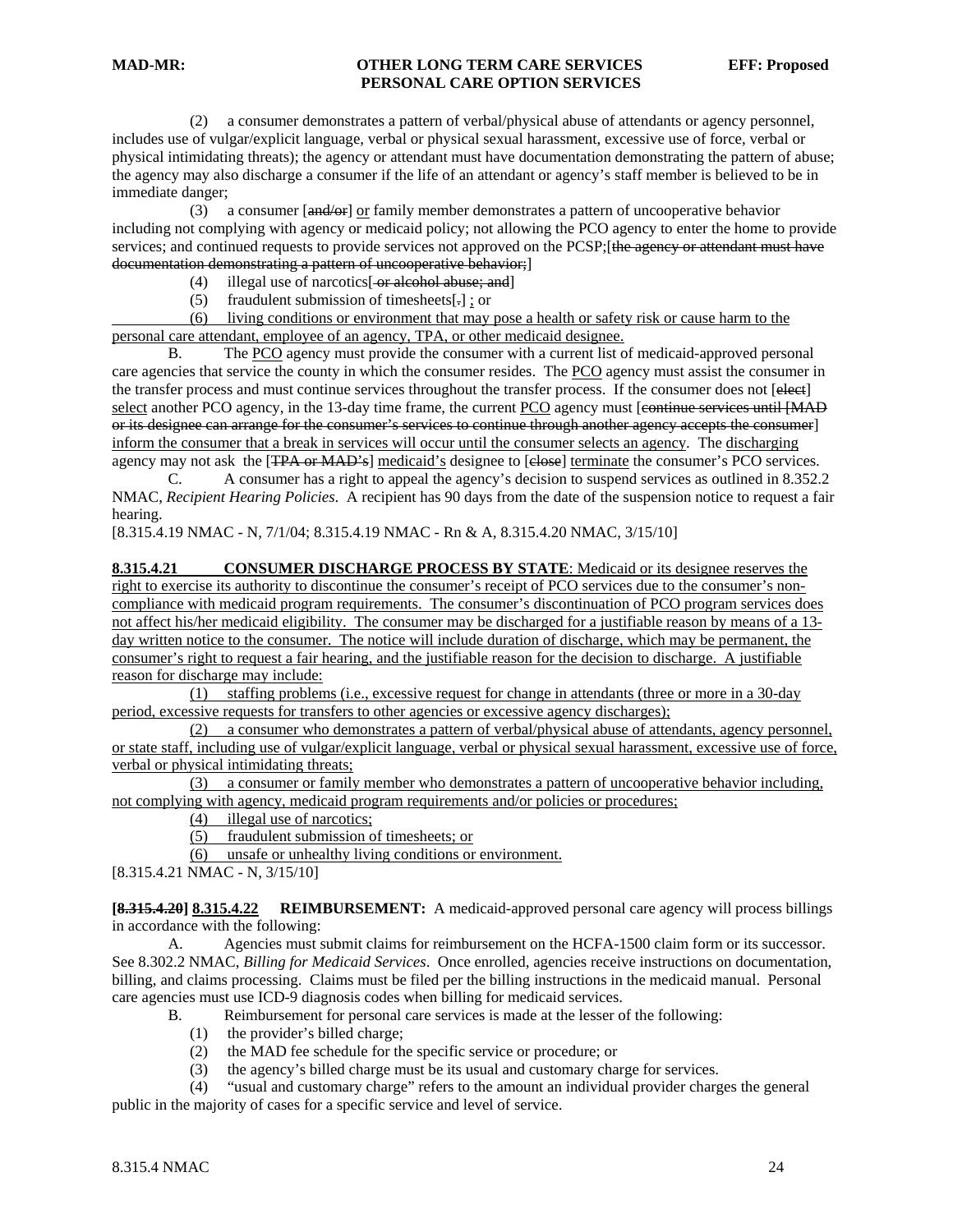[8.315.4.20 NMAC - Rp 8 NMAC 4.MAD.738.14, 7/1/04; 8.315.4.20 NMAC -Rn, 8.315.4.22, 3/15/10]

**8.315.4.23 PCO PROVIDER VOLUNTARY DISENROLLMENT:** A medicaid approved personal care agency may choose to discontinue provision of services. Once approved by medicaid or its designee, the PCO agency may initiate the disenrollment process to assist consumers to transfer to another medicaid approved PCO agency. The PCO agency must continue to provide services until consumers have completed the transfer process and the agency has received approval from medicaid or its designee to discontinue services. Prior to disenrollment, the PCO agency must send a notice to medicaid or its designee for approval. The notice must include:

(1) consumer notification letter;

 (2) list of all the medicaid approved personal care agencies serving the county in which the consumer resides; and

 (3) list of all consumers currently being served by the agency and the MCO in which they are enrolled.

[8.315.4.23 NMAC - N, 3/15/10]

**8.315.4.24 SOLICITATION/ADVERTISING:** For the purposes of this section, solicitation shall be defined as any communication regarding PCO services from an agency's employees, affiliated providers, agents or contractors to a medicaid recipient who is not a current client that can reasonably be interpreted as intended to influence the recipient to become a client of that entity. Individualized personal solicitation of existing or potential consumers by an agency for their business is strictly prohibited. Prohibited solicitation includes but is not limited to:

A. Prohibitions under this category include:

 (1) contacting a consumer who is receiving services through another PCO program or any another medicaid program;

 (2) contacting a potential consumer to discuss the benefits of its agency, including door to door, telephone and email solicitation;

 (3) offering a consumer/attendant finder fee, kick back, or bribe consisting of anything of value to the consumer to obtain transfers to its agency; see 8.351.2 NMAC, *Sanctions and Remedies*.

 (4) directly or indirectly engaging in door-to-door, telephone, or other cold-call marketing activities by entity's employees, affiliated providers, agents or contractors;

(5) making false promises;

(6) intentional misinterpretion of medicaid policies/procedures/eligibility;

(7) misrepresenting self as having affiliation with another entity;

 (8) offering a consumer/attendant a finder fee, kick back, or bribe consisting of anything of value to the consumer to obtain transfers to its agency; see 8.351.2 NMAC, *Sanctions and Remedies*;

(9) distributing PCO related marketing materials.

B. Penalties for engaging in solicitation prohibitions: Agencies suspected of solicitation will be put on moratorium during the investigation or review period. Agencies found to be conducting such activity will be subject to monetary penalty or termination of its provider participation agreement (MAD 335).

C. An agency wishing to advertise or conduct any type of community outreach for PCO service provision, or its agency must first get prior approval from medicaid or its designee before conducting any such activity. Advertising and community outreach materials means materials that are produced in any medium, on behalf of a PCO agency and can reasonably be interpreted as advertising to potential clients. Advertising or community outreach materials must not ;

(1) misrepresent the agency as having affiliation with another entity;

(2) use proprietary titles, such as "medicaid personal care option program"; and

 (3) Any PCO agency conducting any such activity without prior approval from medicaid or its designee may be subject to moratorium, a civil monetary penalty or have its medicaid provider participation agreement (MAD 335) terminated for conducting such activity without prior approval. During a moratorium an agency shall not acquire any new consumers but may continue to provide services to its existing consumers. [8.315.4.24 NMAC - N, 3/15/10]

#### **[8.315.4.21] 8.315.4.25 OTHER:**

 A. An attendant may not act as the consumer's personal representative, in matters regarding medical treatment, financial or budgetary decision making, unless the attendant is the consumer's legal guardian, agent under a power of attorney, conservator, or representative payee [and has received authorization to be the consumer's attendant pursuant to Paragraph (7) of Subsection A of 8.315.4.10 NMAC, Paragraph (10) of Subsection B of